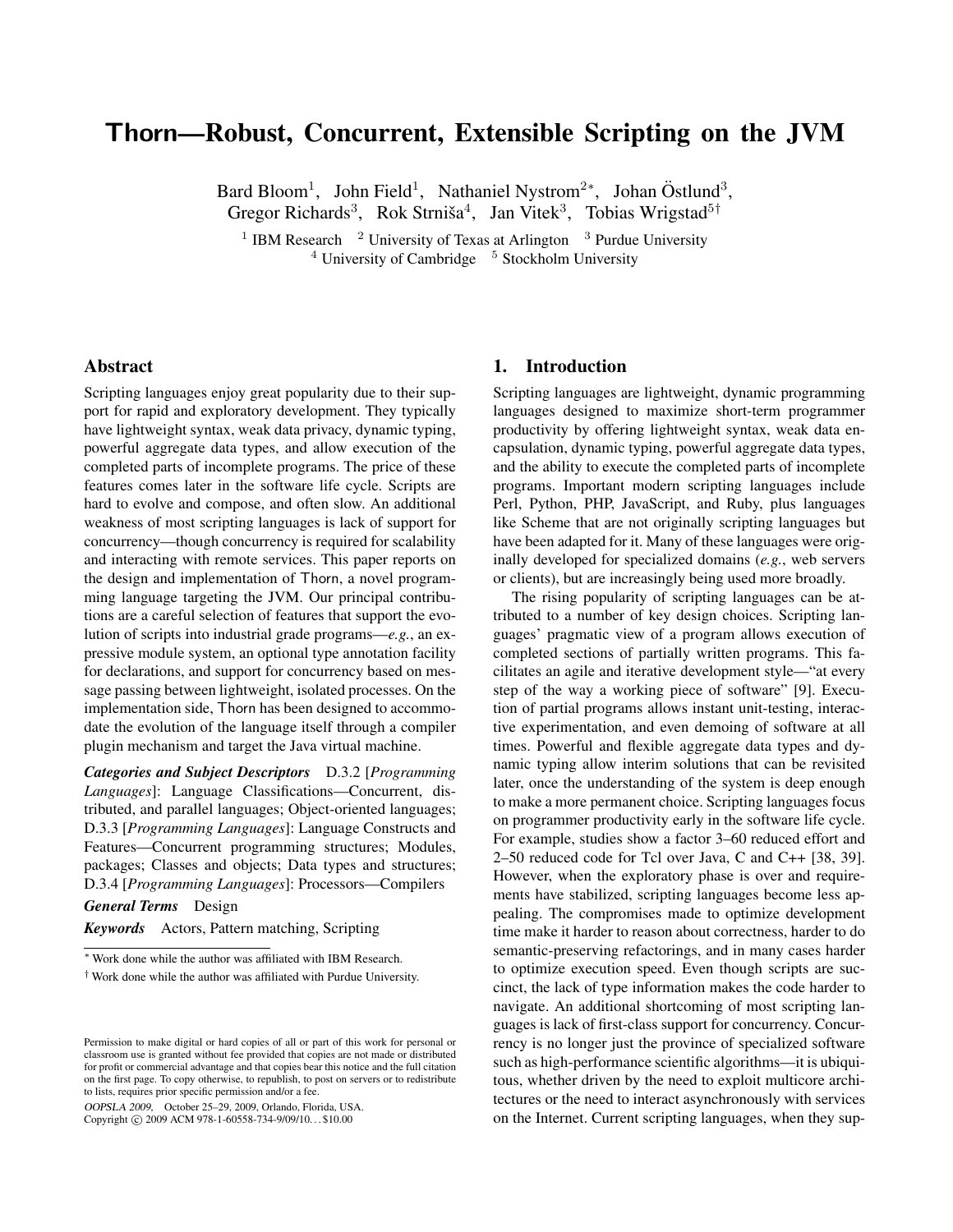port concurrency at all, do so through complex and fragile libraries and callback patterns [20], which combine browserand server-side scripts written in different languages and are notoriously troublesome.

Currently, the weaknesses of scripting languages are largely dealt with by rewriting scripts in either less brittle or more efficient languages. This is costly and often errorprone, due to semantic differences between the scripting language and the new target language. Sometimes parts of the program are reimplemented in C to optimize a particularly intensive computation. Bridging from a high-level scripting language to C introduces new opportunities for errors and increases the number of languages a programmer must know to maintain the system.

*Design Principles.* This paper reports on the design and the implementation status of Thorn, a novel programming language running on the Java Virtual Machine (JVM). Our principal design contributions are a careful selection of features that support the *evolution* of scripts into robust industrial grade programs, along with support for a simple but powerful concurrency model. By "robust", we mean that Thorn encourages certain good software engineering practices, by making them convenient. The most casual use of classes will result in strong encapsulation of instance fields. Pattern matching is convenient and pervasive—and provides some of the type information which is lost in most dynamically typed languages. Code can be encapsulated into modules. Components provide fault boundaries for distributed and concurrent computing.

Thorn has been designed to strike a balance between dynamicity and safety. It does not support the full range of dynamic features commonly found in scripting languages, though enough of them for rapid prototyping. It is static enough to facilitate reasoning and static analyses. Thorn runs on the JVM, allowing it to execute on a wide range of operating systems and letting it use lower-level Java libraries for the Thorn runtime and system services. Thorn has the following key features:

- Scripty: Thorn is dynamically-typed with lightweight syntax and includes powerful aggregate data types and firstclass functions.
- Object-oriented: Thorn includes a simple class-based multiple inheritance object model that avoids the main complexities by simple static restrictions.
- Patterns: Thorn supports an expressive form of pattern matching for both built-in types and objects.
- Immutable data types: Thorn encourage the use of immutable data, which typically eases code composition and evolution.
- Concurrency and distribution: Non-sequential programming is done by lightweight, isolated, single-threaded components that communicate by message passing.
- Modules: An expressive module system makes it easy to wrap scripts as reusable components.
- Constraints: Optional *constraint annotations* on declarations permit static or dynamic program checking, and facilitate optimizations.
- Extensibility: An extensible compiler infrastructure written in Thorn itself allows for language experimentation and development of domain specific variants.

It is important to note what Thorn does *not* support. *Threads:* There is no shared memory concurrency in Thorn, hence data races are impossible and the usual problems associated with locks and other forms of shared memory synchronization are avoided. *Dynamic loading:* Thorn does not support dynamic loading of code. This facilitates static optimization, enhances security, and limits the propagation of failures. However, Thorn does support dynamic creation of components, which can be used in many applications that currently require dynamic loading. *Introspection:* Unlike many scripting languages, Thorn does not support aggressively introspective features. *Unsafe methods:* Thorn can access Java libraries through an interoperability API, but there is no access to the bare machine through unsafe methods as in C# [22]. *Java-style interfaces:* Their function is subsumed by multiple inheritance. *Java-style inner classes:* These are complex and difficult to understand, and are largely subsumed by simpler constructs such as first-class functions. *Implicit coercions:* Unlike some scripting languages, Thorn does not support implicit coercions, *e.g.*, interpreting a string "17" as an integer 17 in contexts requiring an integer.

*Targeted Domains.* Thorn is aimed at domains including client-server programming for mobile or web applications, embedded event-driven applications, and distributed web services. The relevant characteristics include a need for rapid prototyping, for concurrency and, as applications mature, for packaging scripts into modules for reuse, deployment, and static analysis. Thorn plugins provides language support for specialized syntax and common patterns, *e.g.*, web scripting or streaming. They make it possible to adapt Thorn to specialized domains and allow more advanced optimizations and better error handling than with macros.

*Implementation Status and Availability.* Thorn is joint project between IBM Research and Purdue.There are currently two implementations of Thorn on the JVM: a featurecomplete reference implementation in the form of an interpreter, and a slightly restricted bytecode compiler. We are re-engineering the compiler to extend it to the full language. The only features discussed in this paper that are not fully supported in the interpreter (but available in the compiler) are general type constraints and language plugins. All of the examples in this paper have been tested on the reference implementation. More information is available from the Thorn web site at http://www.thorn-lang.org. An open source version of Thorn is expected in late 2009.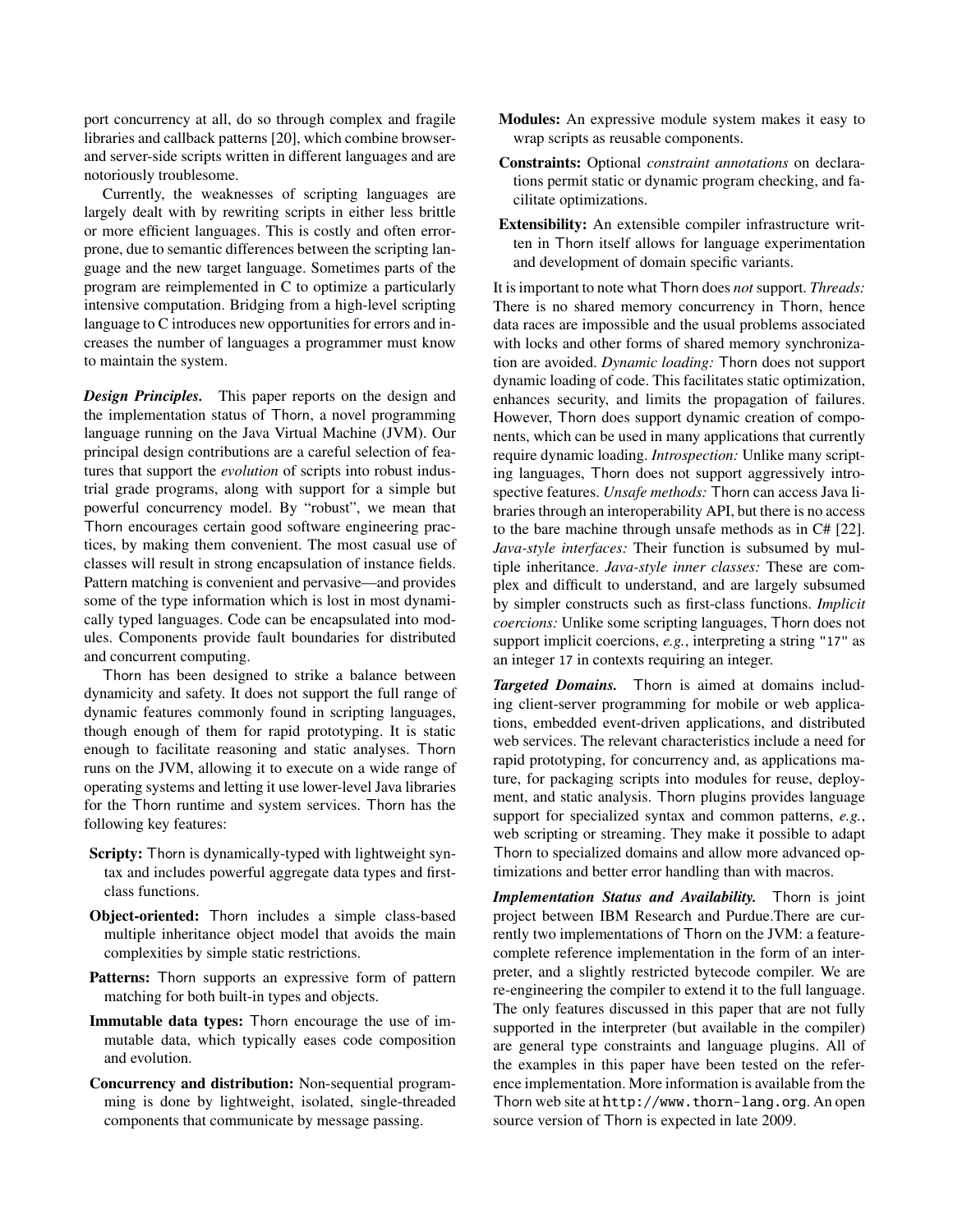### 2. From Scripts to Programs

As an example of the succinctness that scripting requires, here is a simple variant of the Unix grep program written in Thorn. The call argv() returns the list of command-line arguments.

for (l <- argv()(0).file().contents().split("\n")) if (l.contains?(argv()(1))) println(l);

Subscripting uses parentheses and is 0-based, so  $\text{arg}(x)$ is the first argument. The file() method produces a file object with the given name, and contents() gets the contents of the file as a string, and  $split("n")$  breaks it into a list of lines. for iterates over the list, binding l to successive lines. The **if** tests whether the second command-line argument is in that line, and, if so, prints it.

#### 2.1 Dining Philosophers

Figure 1 is a Thorn solution to the Dining Philosophers problem. We will cover of all of the Thorn constructs used in here in detail in subsequent sections; here are a few highlights.

Forks and philosophers are represented as *components*, analogous to threads or processes, which communicate by sending messages back and forth, and do not share any state. The Fork component describes a fork with two state variables, holder for the philosopher currently holding the fork, and waiter for the one waiting for it. These variables can be null if there is no such philosopher. The local function taken() describes what to do when philosopher phil picks up the fork: *viz.*, change the holder variable, and send the message "taken" to the philosopher. The main behavior of a Fork is given in its body section which loops indefinitely, waiting to receive one of three kinds of messages. Upon reception of the string "die" it breaks from the while loop, ending the body and thus the component. If a record with a field labeled take is received from any philosopher phil, it will respond appropriately to phil: either giving him the fork or making him wait. Finally, it responds to "drop" by having the holding philosopher put the fork down, and, if necessary, the waiting one pick it up.

In Thorn, blocks are enclosed in braces, as in C-derived languages. However, blocks begun with a keyword or identifier can optionally be closed by the same symbol immediately after the }, as in }Fork closing the component.

Once the definition of Fork is complete, the program spawns three instances of Fork, using a list comprehension expression forks=% $[...]$  for i<-0..2]. The values in the list are component handles, immutable references to the components, which can be used to send messages to them. The list is bound to a variable, forks, whose scope includes the ensuing component declaration for Phil. One important property of the Thorn component model is that, semantically, no state is shared between component instances. As an optimization, the implementation may share immutable state; but this is invisible to Thorn. When a global constant, like forks, is used within a component definition, no state

```
component Fork(n) {
  var holder := null:
  var waiting := null:
  fun taken(phil) {holder := phil; phil <<< "taken";}
  body {
    while (true) {
      receive{
          "die" \Rightarrow {break;}
        | {: take:_ :} from phil => {
            if (holder == null) taken(phil);
            else waiting := phil;
          }
        | "drop" from phil => {
            phil <<< "dropped"
            if (waiting != null) {
              taken(waiting);
              waiting := \texttt{null};
            } else holder := null;
  } } } }
}Fork;
forks = %[ spawn Fork(i) | for i \leftarrow 0 .. 2];
component Phil(name, ln, rn, iter) {
  body {
    left = forks(ln);
    right = forks(rn);
    for(i \leftarrow 1 .. iter) {
                     # THINK: I think, therefore I am.
       left \langle \langle \cdot | \cdot \rangle {: take:name : }; receive{"taken" => {} };
       right <<< \{: take:name :}; receive\{"taken" => \{\};
                     # CRITICAL: I eat, therefore I am fed.
        right <<< "drop"; \text{receive}{"dropped" => {}};
        left << "drop"; receive{"dropped" => {}};
  } }
}Phil;
phils = [
  spawn Phil("Kant", 0, 1, 10),
  spawn Phil("Hume", 1, 2, 12),
  spawn Phil("Marx", 0, 2, 8)];
  # A 3-way philosophical dinner now ensues.
```
Figure 1. Dining Philosophers in Thorn

is shared; forks is treated as a parameter to the component, and, thus, passed by copy.

The Phil component has several parameters: philosopher name, index of the left and right forks, and the number of times to think. A philosopher starts out by binding his left and right forks to two variables. The statement left = forks(ln) introduces an immutable binding to a fresh variable. Thorn distinguishes between mutable (var) and immutable (val or  $=$ ) variables. The statement holder := phil, for example, assigns to an extant mutable variable; it cannot be used on an immutable one. As shadowing of variable names is forbidden, it is all but impossible to introduce a new variable when the intent was to update an extant one, or vice-versa. Most scripting languages allow the assignment operation to create new variables as well as modify them. Thorn's approach is nearly as convenient, and safer.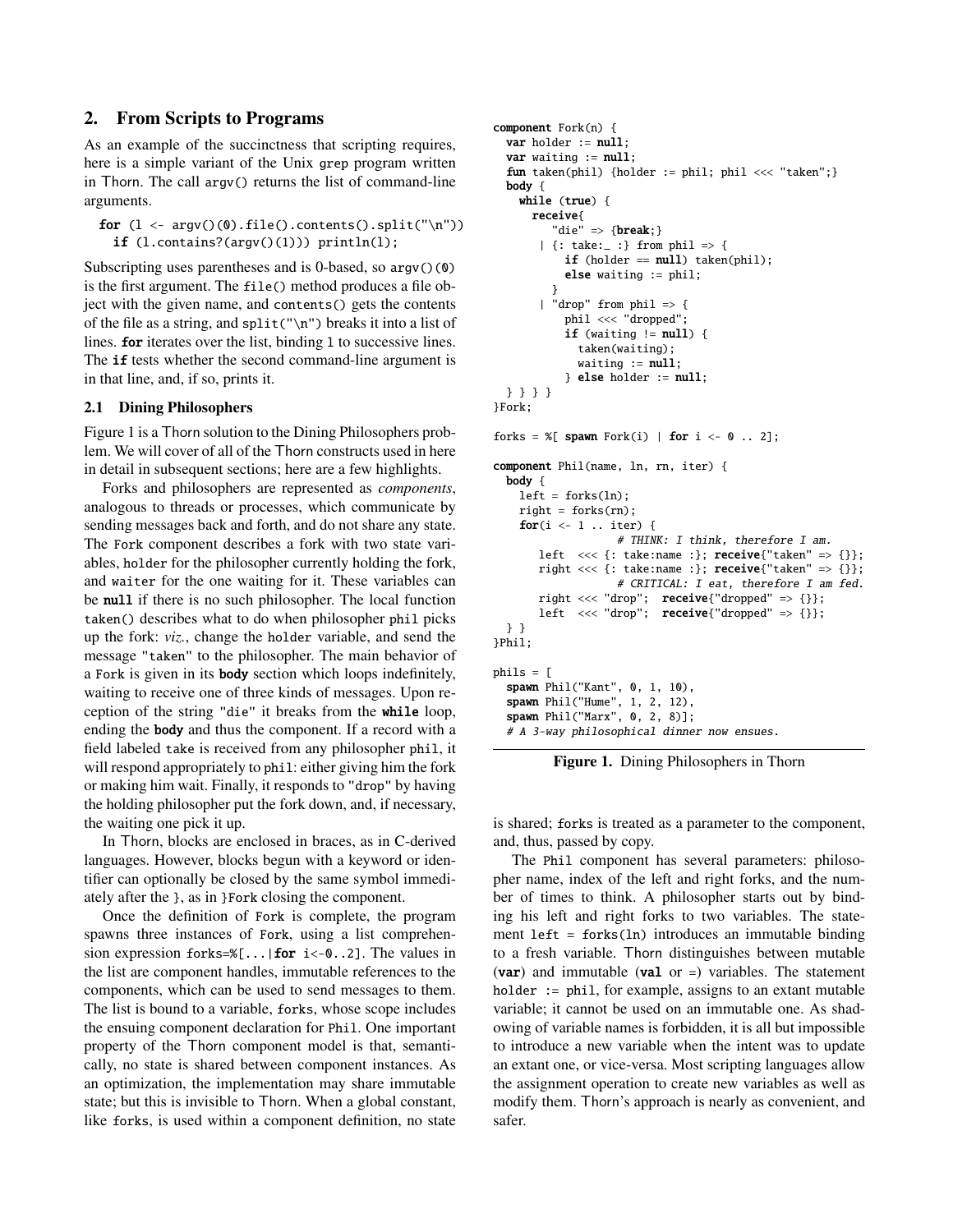The philosopher iterates iter times, thinking and eating. After thinking, it picks up its left fork. This is done in two parts: left <<< {: take:name :}, which constructs a record with one field take bound to the philosopher's name, and sends it to the left fork. Then it waits for the fork to reply. The reply needs to be the string "taken"; other incoming messages (of which this example has none) are ignored. No particular action needs to be done when the message shows up, hence the empty block in the receive. The philosopher repeats the same send and receive with the right fork. After the critical section, the philosopher drops the forks in the opposite order, using the same mechanisms to communicate.

The example concludes with the spawning of three famous philosophers. Each is provided with its proper forks; Marx's forks are reversed to break the symmetry and allow the usual Dining Philosophers solution to work. When a philosopher is spawned, it starts executing its body clause, picking up forks and so on. The system runs philosophically from this point on.

#### 2.2 A Server in Thorn

We now turn to a more complex example: a matchmaking application. The heart of the service is a date service component that interacts with a client components acting on behalf of customers seeking dates. The service advertises itself through a central registry, here presented for brevity in a minimalist form only capable of registering a single dating service. The code shown here could run within a single JVM as the previous example, but we have chosen to distribute it.

```
module dating {
  fun registry() = site("thorn://localhost:5555");
  fun sum([]) = 0;
    |\text{sum}([x,y...]) = x + \text{sum}(y);class Profile(interests, limit) : pure {
   def compatible?(other) =
      other != null &&
      this.compat?(other) && other.compat?(this);
    def likes?(topic) =
      %exists(t==topic | for {: topic:t :} <- interests);
    def compat?(other : Profile) {
      matches = %[ weight |
        for {:topic, weight:} \leftarrow interests,
        if other.likes?(topic)];
      sum(matches) > limit;
   }
 }
}dating
spawn Registry {
 var datesvc;
  sync dateServicePlz() = datesvc;
  sync registerDateSvc(datesvc') { datesvc := datesvc'; }
 body { while (true) serve; }
};
```
Figure 2. Dating module and registry in Thorn.

Every component (marked by the keyword spawn) runs in a different JVM. Component handles contains sufficient information to identify the node and port on which the component runs.

Thorn allows shared code to be organized in *modules*: bindings of names to components, classes, values, functions, and so on. Figure 2 defines the dating module, which exports the definition of the registry and sum functions, and the Profile class: the data structure that explains what a client of the dating service is looking for. Methods in classes are declared using the def keyword. Functions and methods always return a value, which is the last expression computed within the function body. Profile defines three methods; by convention method names ending in ? return Boolean values. The pure annotation on Profile indicates that the class cannot refer to mutable or component-local state, and thus, its instances are suitable for transmission between components.

The DateService and SampleClient components, shown in Figure 3, both import the definitions in the module dating. In particular they share the Profile class. The keyword spawn is used here to create a singleton instance of the component definition that follows it, the component name is optional.

The Registry component is intentionally simplified. All it does is hold a component handle, the DateService component in this case, and provides an interface for accessing that handle.

Thorn enjoys two communication models. The Dining Philosophers used the send/receive model, which is suitable for intricate communication patterns. The dating service uses the serve model, more suitable for client/server and RPC-style coordination. Thorn components can have *communication declarations* which define code to be executed upon receipt of certain messages. The DateService component defines three. The sync communications (here register and makeMeAMatch) return a value to the sender, and, thus, are blocking. The async communications (here, stop) return nothing and are not blocking. An expression of the form datesvc <-> register("Whale", whale) sends a message to a component then awaits a reply (in this case, a string). Alternatively, a message can be sent asynchronously, as in datesvc  $\leq -$  stop(), in which case the sender continues on without waiting for a reply. The difference between  $c \ll v$  and  $c \ll -m(s)$  is that former tosses the value v into c's mailbox with no further semantics implied, while the latter evaluates the body of c's async named m.

Thorn's built-in types include lists, records, and a powerful associative *table* type. The expression {: source: sender, name, profile, picked:[name] :} in the register method is a record constructor. It yields a record with four fields (source, name, profile, picked). For convenience, an identifier occurring alone in a record constructor serves as both field name and value, so name abbreviates name:name. The expression [name] constructs a list with a single element.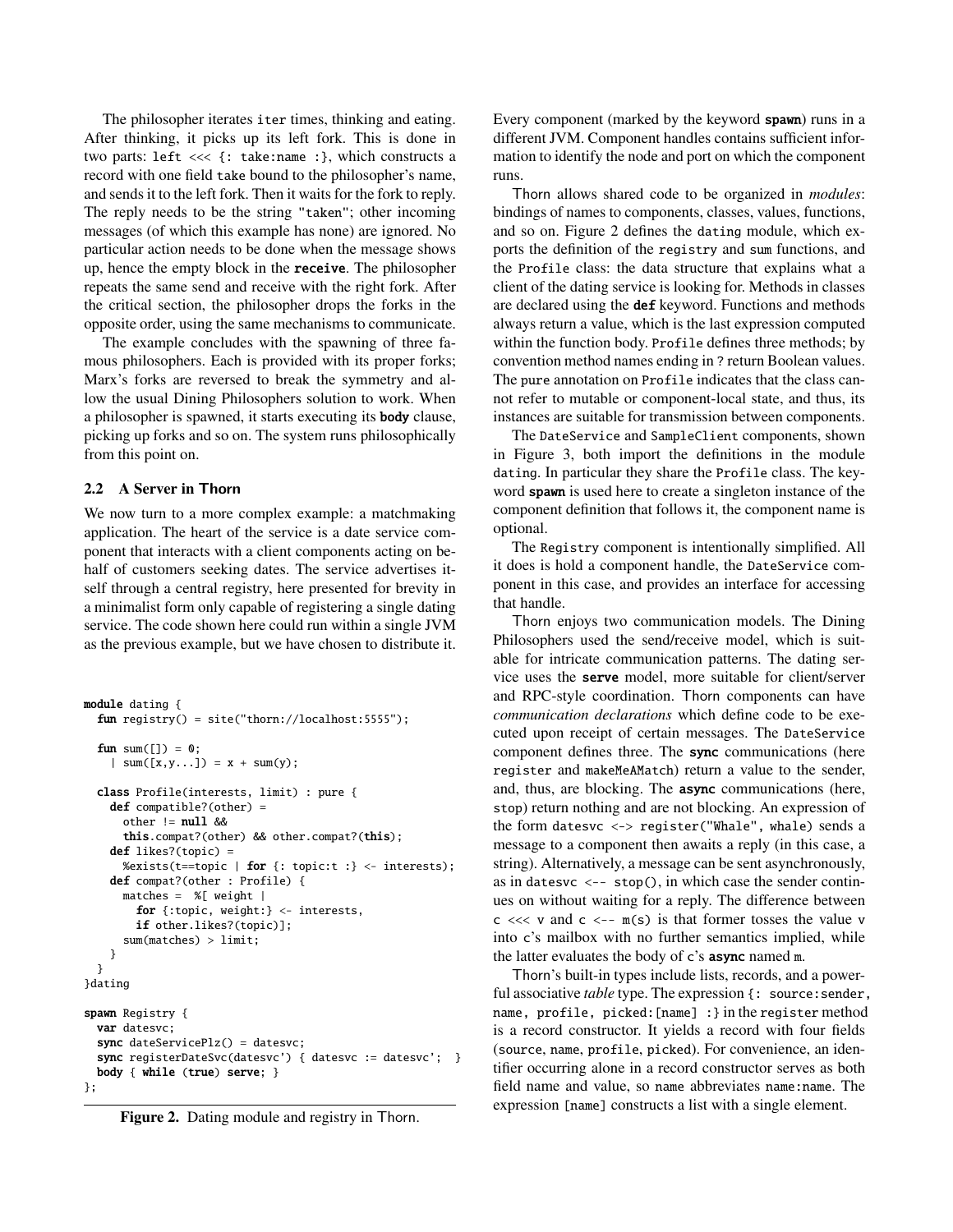```
spawn DateService {
 import dating.*;
 var done := false;
 val customers = table(name) {
      val source, profile; var picked;
 };
 async stop() \{ done := true; \}sync register(name, profile) from sender {
   if (customers(name)==null)
      customers(name) :=
        {: source:sender, name, profile, picked:[name] :};
   null;
 }
 sync makeMeAMatch(name) {
   if (customers(name) ∼ +r) findMatchFor(r);
   else {: failed: "Please register first!" :};
 }
 fun findMatchFor({: profile:pr, name:nm, picked :}) {
   first(for {: profile:pr', name:nm' :} <∼ customers,
         if pr.compatible?(pr') && !(nm' in picked)) {
       customers(nm).picked := nm' :: picked;
      return {: date: nm' :};
      }
   else return {: failed: "No match":};
 }findMatchFor
 body {
   registry() <-> registerDateSvc(thisComp());
   while (!done) serve:
 }
}DateService;
spawn SampleClient {
 import dating.*;
 body {
   datesvc = registry() <-> dateServicePlz();
   porpoise = Profile([
      {: topic: "swimming", weight: 15:},
      {: topic: "moon", weight: 7:},
      {: topic: "watersports", weight: 10:}], 10);
   whale = Profile([
      {: topic: "swimming", weight: 15:},
      {: topic: "singing", weight: 10:},
      {: topic: "watersports", weight: 3:}], 5);
   # Register some clients...
   datesvc <-> register("Porpoise", porpoise);
   datesvc <-> register("Whale", whale);
    # Exercise the dating service.
   date = datesvc <-> makeMeAMatch("Porpoise");
   #...a whale
   noDate = datesvc <-> makeMeAMatch("Porpoise");
   #...failure
 }
}SampleClient;
```
Figure 3. Dating Service program in Thorn.

Conceptually, a table such as customers in DateService is simply a collection of records, or *rows*, defined over a common set of field names, or *columns*. The subscripting expression customers(name) retrieves the row whose key equals name, or null if there is no such row. A table is created with an expression such as table(name){val source, profile; var picked;} which yields a new table mapping names to three values. Thorn has a rich collection of query expressions, *e.g.*, first which seeks a suitable set of values and binds them to variables if they exist, or executes an else clause if they do not.

The serve statement in the body of DateService and registry explicitly waits for a single incoming message: one of the component's syncs or asyncs. Incoming messages to a component are queued and their corresponding communication bodies are executed serially. Each component has only a single thread of control. Data races are impossible. They are replaced by message races, which are generally more benign: programmer error may result in operations happening in the wrong order, but not happening simultaneously.

### 3. Related Work

Designing Thorn, we carefully examined a variety of programming languages: Java, Scala, Perl, Python, Smalltalk, Lua, Ruby, JavaScript, Haskell, ML, Scheme, Lisp, Erlang, and others. Thorn takes some aspects of these languages and extends them with novel variations. The syntax of Thorn is influenced primarily by Scala [37] and Python [57]. Thorn supports a class-based object model, described in Section 4.1, similar to Java's or Scala's, but simpler to program. Thorn supports multiple inheritance with restrictions to avoid the diamond problem. Other recent languages [50, 42, 37, 3, 31] distinguish between different modes of inheritance for different kinds of entities (*e.g.*, interfaces, traits, mixins) to avoid these problems. Like Kava [7] and X10 [41], Thorn provides pure classes, which encourage a functional programming style while preserving the extensibility and flexibility of object-orientation. Thorn provides pattern matching features influenced by ML data types [29, 33], Scala extractors [17], active patterns [53], views [58], and more directly from our previous on Matchete [23].

Thorn includes associative data types and queries which are inspired by the design of SETL [43], SQL [13], LINQ [32], Haskell's list comprehensions [24], and CLU iterators [30].

Thorn's module system is based upon the Java Module System [51, 52]. Most scripting and concurrency-oriented programming languages have poor support for modularity, often lacking even *weak hierarchical visibility* (selective exporting combined with optional re-exporting) and support for versioning. For example, Ruby [54] only focuses on code reuse with its mixins [11]. Erlang's modules [1] support selective importing and exporting of functions, where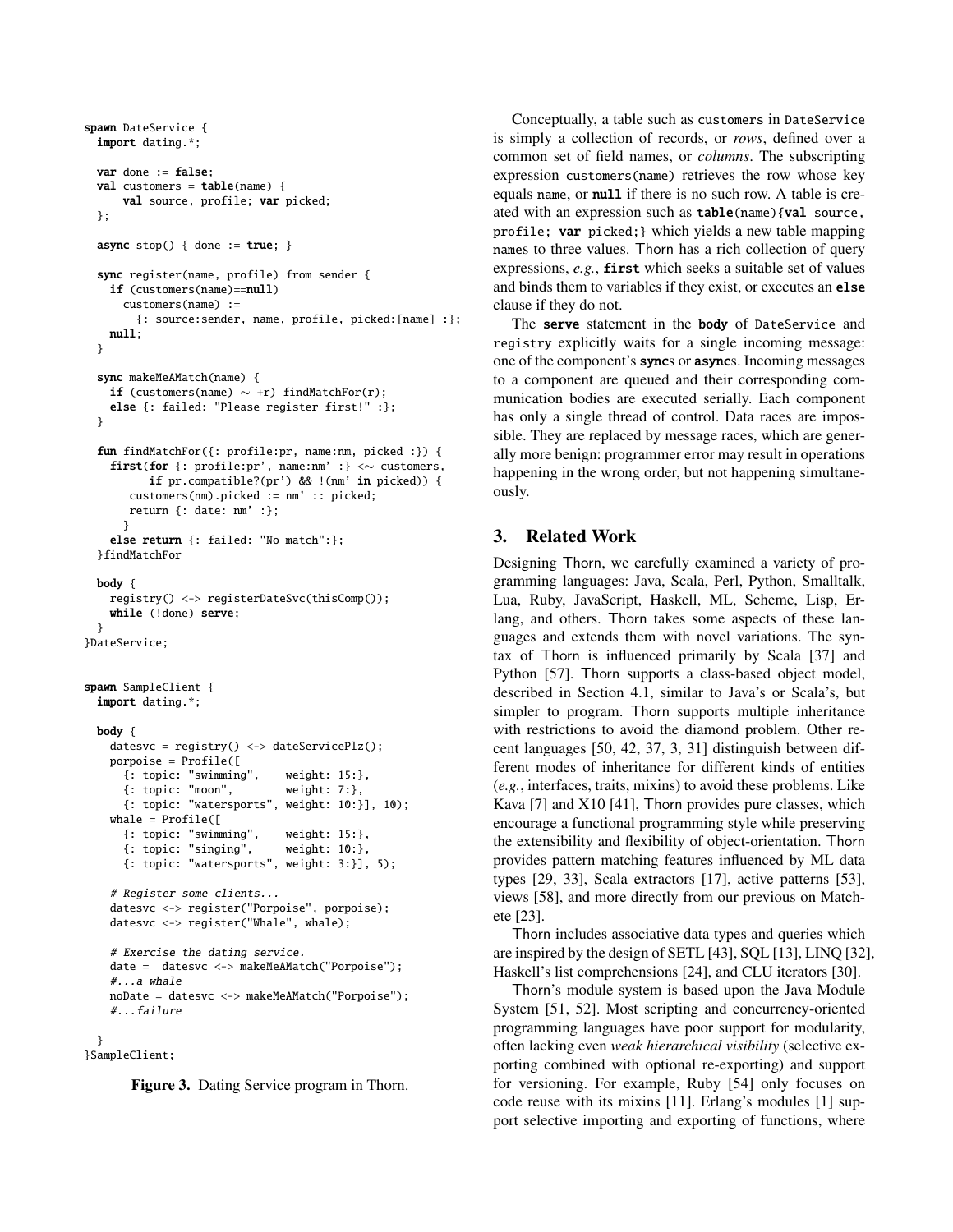imported names are automatically merged into the local namespace, which leads to fragile module definitions. In Python [2], each source file creates its own namespace, which depends on its location in the file system. While selective importing is supported, the imported names can easily be merged with the local namespace, again leading to fragility. PLT Scheme [18] is a rare exception, defining an expressive module system that supports both weak hierarchical visibility, versioning, selective importing, and renaming. But, as with Python, each source file defines a module, and imported names are merged into the local namespace.

Inspired by Erlang [1], actors [6, 37, 47], and languages like Concurrent ML [40], Thorn supports concurrent and distributed programming through lightweight singlethreaded components that communicate asynchronously through message passing. Thorn components are logically separate. This style of distributed programming improves system robustness by isolating failures. Clojure [15] supports asynchronous message passing through agents. Agents react to messages and can update a single memory location associated with the agent. Recent languages for high-performance computing such as X10 [41, 14] and Chapel [12] support partitioned global address spaces; these languages permit references to remote data, and hence do not readily support failure isolation.

A central idea in Thorn is that it supports the evolution of scripts into programs through optional annotations and compiler plugins. Pluggable and optional type systems were proposed by Bracha [10]. Compiler plugins use the type annotations to reject programs statically that might otherwise have dynamic type errors. By contrast, Thorn plugins can perform arbitrary transformations of the program. Java 5 [50] annotations adapt the pluggable type system idea to Java, which retains its original type system and run-time typing semantics. JavaCOP [5] is a pluggable type system framework for Java annotations in which annotations are defined in a meta language that allows type-checking rules to be specified declaratively. Thorn provides a richer annotation language than Java's, permitting arbitrary syntactic extensions that enable more natural domain-specific annotations rather than requiring that annotations fit into a narrow annotation sub-language. An instance of optional annotations in Thorn is its gradual typing system. This type system builds on recent work on gradual typing in dynamic languages [4, 44, 21, 45, 56, 55].

The Thorn compiler is built on an extensible compiler infrastructure, providing a compiler plugin model similar to X10's [35]. Plugins support both code analysis and code transformations. The design of the compiler itself is based on the design of the extensible compiler framework Polyglot [34]. The meta-programming features and syntax extension features of Thorn were influenced by Lisp [48] and Scheme macros [46].

Thorn is one of many dynamic languages and scripting languages implemented on the JVM [27, 25, 8, 15, 28]. We examined the implementation of several of these languages when designing Thorn to avoid some of the performance pitfalls. For example, the decision to disallow dynamic extension of objects was motivated by the requirement that objects be implemented efficiently. Unlike Groovy [8], for instance, we do not use reflection to implement method dispatch.

## 4. Thorn for Scripts

Thorn data can be classified into the categories listed in Figure 4. Every datum in Thorn, including atomic values such as integers, is an instance of a *primitive object*. Conceptually, a primitive object is a bundle containing some state (perhaps mutable) and a collection of methods (possibly empty). We will use the term *object* exclusively for referring to instances of classes, and data created using the object construct. Class and component *definitions* are not data in Thorn, though class and component *handles* are.

| atomic value     | boolean, numerics, immutable string |
|------------------|-------------------------------------|
| record           | immutable set of named values       |
| list             | immutable vector of values          |
| table            | mutable associative aggregate       |
| ord              | mutable ordered collection          |
| object           | anonymous or class instance         |
| closure          | anonymous or named function         |
| component handle | lightweight process reference       |

Figure 4. Thorn data categories.

### 4.1 Classes

Some scripting languages have a very slippery (or, if you prefer, flexible) concept of "class". Lua, and to some extent JavaScript, lets programmers define their own concept altogether. Ruby and Python are not quite this extreme, but object structure is determined at runtime. In such languages, it would be perfectly normal to have a class Person, one instance of Person that has a name field, and another that does not. If programmers take advantage of this feature, their code is likely to be difficult to understand or maintain. Thorn has a more concrete concept, hearkening to the staticallystructured world of Java and C++. A class statically determines the structure of its instances: their fields, methods, superclasses, and so on. The syntax for classes is relatively lightweight.

*Formal Class Parameters.* Inspired by Scala, Thorn classes can be defined with formal parameters, which induce fields, constructors, and the extractors introduced in Section 4.2. For example,

class  $Point(x, y)$  {}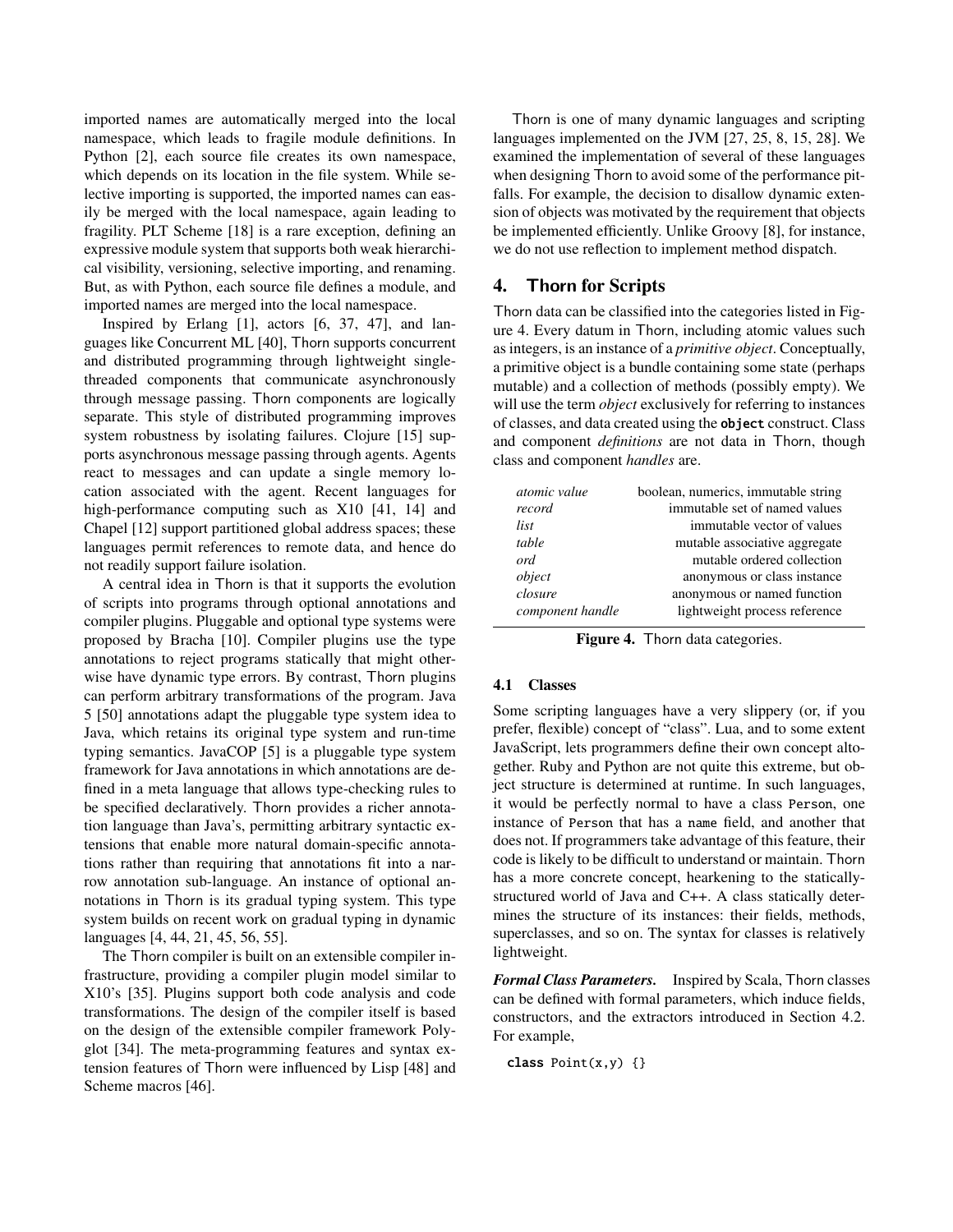abbreviates the more Java-like

```
class Point {
   val x; val y;
   new Point(x',y') { x = x'; y = y'; }
}
```
Class formals passed as arguments to parent classes do not induce variables. So, the following declaration produces a subclass of Point with one new field t.

```
class TastyPoint(x,y,t) extends Point(x,y) {}
```
*Methods.* Methods are introduced by the keyword def and are called by the traditional  $r.m(x,y)$  syntax.<sup>1</sup> As in Scala, single-expression methods can be introduced with a compact syntax, and methods whose bodies are larger can use {} blocks.

```
class Rectangle(xl, yl, xh, yh) {
  def well_formed?() = x1 < xh & y1 < yh;
  def area() {
   if (this.well_formed?()) \{(xh-xl) * (yh-yl);
   else throw "Degenerate rectangle";
  }
}
```
*Instance Variables.* The treatment of instance variables is a sweetened version of Smalltalk's. An object's instance variables are visible inside its definition; no other object's are. Thorn provides default getters and setters for all instance variables, unless the user has provided different ones. From outside, all access to fields is done by method call. The syntax x.f is simply an abbreviation for the nullary method call  $x.f()$ , and  $x.f:=g$ ; is sugar for  $x.'f:='(g)$ ;<sup>2</sup> The class A below, from outside, seems to have var fields including b, c, and e, and val field d.  $a.b:=a.b+1$  will increment the b field of A a. a.c:=3 will work, but  $a.c:=4$  will not, as assignment to the c field is specialized to only work for primes. There is no instance variable named e, but A's behave from the outside as if there were one:  $a.e:=a.e+1$ ; does just what one would expect. Attempts to access the representation variable secret from outside the class will always throw exceptions.

```
class A {
 var b; # implied getter: def b() = b;
          # implied setter: def 'b:='(b2){b:= b2;}
 var c; # implied getter: def c() = c;
 def 'c:='(v) { if (v.prime?) c:=v; }
 val d=1; # implied getter: def d() = d;
 var secret;
```

```
def e() = secret;def 'e:='(v) { secret := v; }
 def secret() {throw "Please don't";}
 def 'secret:='(x) {throw "Please don't";}
}
```
Many scripting languages have all fields *actually* public, which is delightfully convenient in the short term, but inhibits good software engineering practices like data hiding and enforcement of representation invariants in the long term. Our approach retains the convenience—by default all fields *appear* public—but, since the actual representation is always defended by an abstraction barrier, allows good practices as well.

*Constructors.* Constructor invocations look like function calls: A() creates a new instance of the class A. Constructors are defined with the new keyword. Within the constructor body (and only there), new may be called with arguments to evaluate the code of another constructor, rather the way that this can be called with arguments in Java. A cons cell class could be defined:

```
class Pair {
  val fst; val snd;
  new Pair(f, s) \{ \text{fst} = f; \text{snd} = s; \}new Pair(f) \{ new(f, null); \}}
```
New pairs can be created by calls like  $Pair(1,2)$ , or, where snd is to be null, Pair(3). The class Pair has two immutable val fields, which must be bound exactly once inside the constructor and cannot be rebound thereafter.

A pernicious source of errors in many languages is the ability of a constructor to leak references to the object being constructed before it is fully initialized, exposing state changes in immutable fields. Thorn disallows the use of this inside constructors, avoiding this problem. There are, of course, situations where one needs to refer to a newlyconstructed object; *e.g.*, it is sometimes desirable to put every Person object into a list. Such bookkeeping can be put into the distinguished init() method, that, if present, is called after the constructor body but before the constructor returns, and, like any method, can refer to this.

*Multiple Inheritance.* Multiple inheritance, in its full generality, is extremely powerful but sometimes extremely confusing. Thorn supports a restricted form of multiple inheritance, designed to be reasonably straightforward to understand and to give most of the advantages of fuller forms of multiple inheritance with only a modest amount of extra work. The following is the defines a class TastyPoint as the composition of two classes, Point and Flavor.

```
class Flavor(fl) {}
class TastyPoint(x,y,fl)
  extends Point(x,y), Flavor(f1) {}
```
The first knot that Thorn cuts is method precedence. If Point and Flavor were expanded to provide a predicate nice?(),

<sup>&</sup>lt;sup>1</sup> Unlike Java, the receiver  $\mathbf r$  is required, even when it is **this**. Otherwise it would not be possible to distinguish between a call to a function  $f$  and a call to a method named  $f$ , or, more confusingly, a method named  $f$  that the class itself does not define but some subclass does.

<sup>&</sup>lt;sup>2</sup> Nearly any string can be used as an identifier, by surrounding it in backquotes. This is used for methods with symbols as names, such as  $f:=$ (field assignment) and + (addition operation).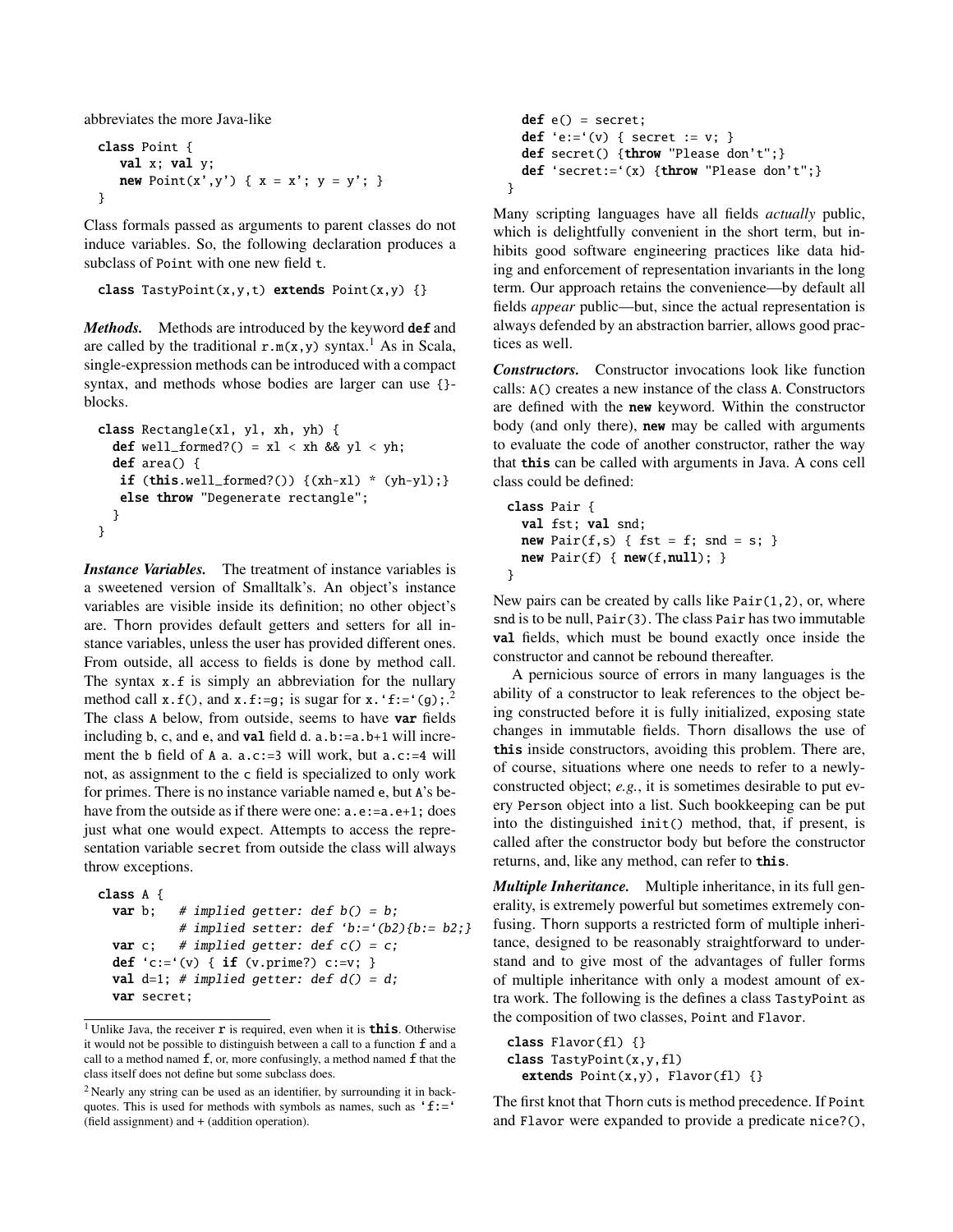but TastyPoint were not, what would tp.nice?() do? Some languages have elaborate precedence rules to control this situation. Thorn simply forbids it. If two parents of a class both have a method with the same name and arity, then the class must override that method. Often the code for this definition will involve a supercall to one or the other parent's method, using the super syntax to say which to call:

```
def nice?() =
  super@Point.nice?() && super@Flavor.nice?();
```
The second knot that Thorn cuts is multiple inheritance of mutable state. If class A has a single var field a, and B and C both extend A, and D extends B and C, then how many fields do instances of D have? In some cases, it is desirable for the a inherited from B to be the same as that from C; in other cases, they should be different. If they are the same, which constructor gets to initialize it? C++ has a subtle answer to these questions. Thorn has a simpler answer: multiple inheritance of mutable state is forbidden altogether. Similar restrictions forbid inheritance of immutable fields that could be fixed at different values depending on which inheritance path is taken.

*Anonymous Objects.* It is sometimes convenient to have anonymous objects: that is, to construct an object without bothering to code a whole class for it. Java uses anonymous objects extensively for callbacks, comparators, and other bits of code packaged to be first-class. They are less important in Thorn, since Thorn has closures and is not as fussy about types. Nonetheless, they can be convenient. They are built thus:

```
fun makeCounter() {
   var n := 0;
   object { def inc() {n \neq 1; } }
}
```
Each call to makeCounter() produces a separate counter object. Making n a field of the object, or returning a closure, would be more idiomatic Thorn.

*Operator Overloading.* Just like in Smalltalk, operators are implemented through method calls: 1+2 is syntactic sugar for  $1.'+'(2)$ . The usual flora of operators are allowed to be called without the dot syntax. Like in Ruby but unlike Smalltalk, operator expressions have their traditional precedence hierarchy. So, 1+3\*2 is correctly treated as 1.'+'(3.'\*'(2)) rather than Smalltalk's (1.'+'(3)).'\*'(2). Since Thorn is untyped, operations on all objects (*e.g.*, userdefined Complex numbers) have the same precedence hierarchy.

### 4.2 Pattern Matching

Thorn provides a powerful set of facilities for matching patterns and extracting data from objects and built-in data structures. Patterns provide a good way to specify the expected structure of values, and to disassemble them and use their parts. This mitigates some of the disadvantages of having an untyped language. Indeed, it provides expressive power beyond most type systems: pattern matching can be used to check that "this list contains three elements" just as easily as "this list contains only integers". It also provides a degree of convenience that programmers will appreciate. Several constructs in Thorn do pattern matching; for this section we only use exp ∼ pat which returns true if exp's value matches pat, and false otherwise.

Most built-in types provide patterns that parallel their constructors. For example, as an expression, 1 is an integer; as a pattern, 1 matches precisely the integer 1. As an expression [h, t...] produces a list whose head is h and whose tail is t, a synonym for h  $\alpha$  t. As a pattern, it matches such a list; *e.g.*, it would match the list [1,2,3,4] binding h to 1 and t to [2,3,4]. Some built-in pattern constructs do not correspond to Thorn types: +p matches a non-null value that matches p. \$(e) matches the value of the expression e, and (e)? matches if the boolean expression e evaluates to true. Type tests are available in patterns as well: [x:int, p:Person] matches a two-element list containing an integer followed by a Person.

The conjunctive pattern p && q matches a value that matches both p and q. For example,

```
r && {: source:$(sender) :}
```
matches a record whose source field is equal to sender—it may have an arbitrary set of other fields as well—and binds that record to r, thus behaving like ML's as. However, && is more powerful than as. The pattern

```
[-\ldots, 1, \ldots] & [-\ldots, 2, \ldots]
```
matches a list containing both 1 and 2 in either order. x && (x>0)? matches a positive number and binds it to x. This trick eliminates the need for side conditions in pattern expressions, and allows finer control of when pattern matching is stopped than side conditions do: the match lst∼[x:int && (x != 0)?, \$(32 div x)] is true on [4,8] and false (rather than dividing by zero) on [0,0].

Thorn also has disjunctive and negative patterns. p||q succeeds if either p or q succeeds, and !p succeeds iff p fails. For example,  $[(3||!(-:int))...]$  matches lists whose integral elements are all 3, such as [3, true]. Note that this could not be expressed as nicely as a Boolean combination of non-Boolean patterns. These patterns produce no externallyvisible bindings.

It is often desirable to look for something, and return it if it was found, or a note that it was not found otherwise. Thorn's idiom for this uses the +e operation, and its inverse the +p pattern. +e (pronounced "positively e") packages the value of expression e in a way guaranteed to be non-null. +p matches a subject that is non-null, and, when + is inverted, matches p. *E.g.*, +1∼+x is true and binds x to 1, and +null∼+y is true and binds y to null, but null∼+z is false. This pair of operations gives a convenient idiom for func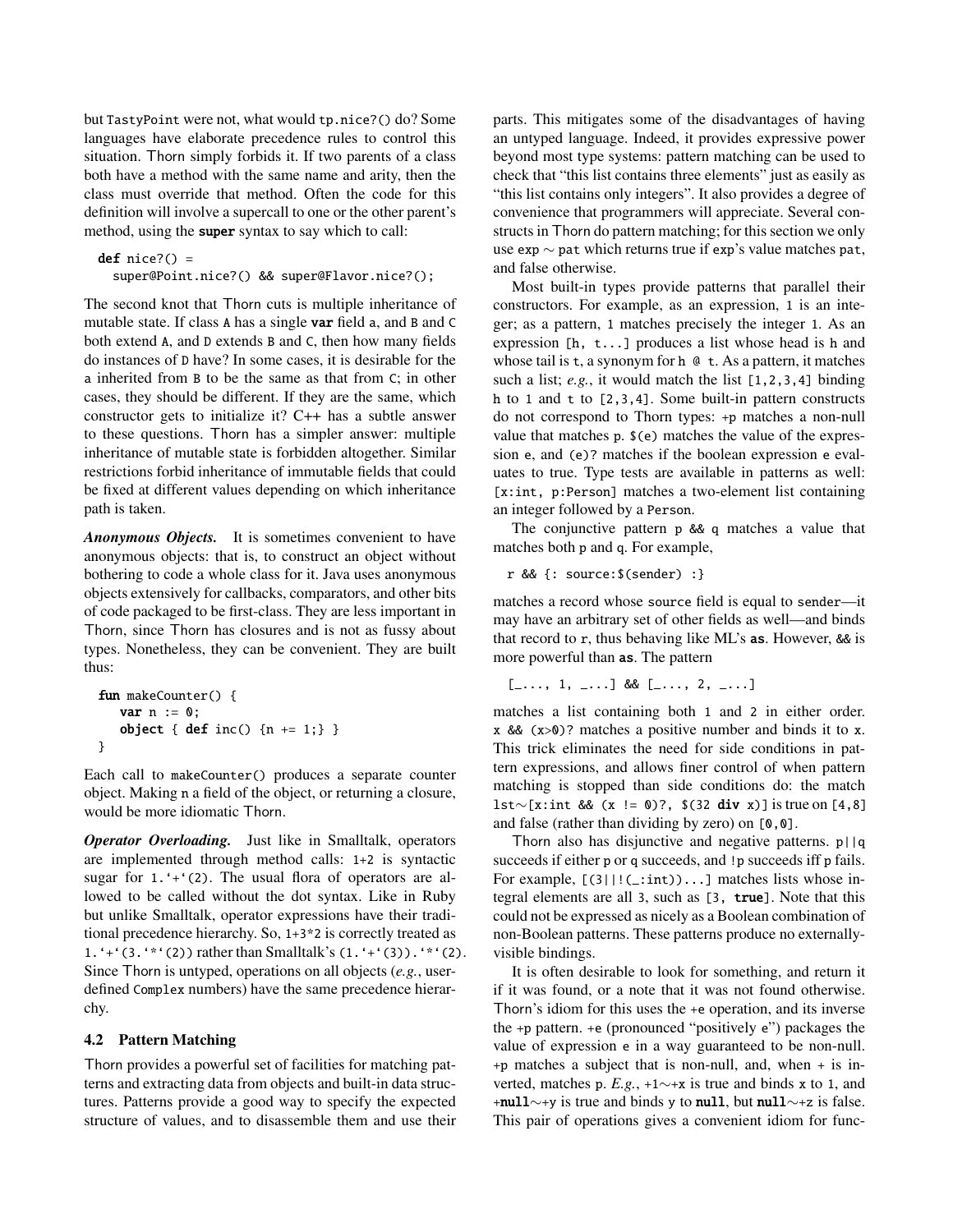tions that search for something and return what they find. For instance,  $assoc(x,1st)$  searches a list of 2-element lists lst for a list whose first element is x, and returns the second element—packaged with + to distinguish the case where the second element is null from the case where x was not found.

```
fun assoc(x, \lceil] = null:
 | assoc(x, [[$(x), y], _...]) = +y;
 \vert assoc(x, [, tail...]) = assoc(x,tail);
```
Then, assoc(a,b)∼+c will succeed and bind the value b associates with a to c, or fail if a is not found.

The functionality of +e could be achieved by boxing e, and having +p unbox it. However, this operation is quite common in Thorn, and we do not want to pay for all the boxes. So, Thorn avoids constructing new data structures in nearly all cases.  $+x == x$  for nearly all Thorn values. Obviously, +null cannot be null, so it is an otherwise undistinguished constant not used for anything else—as are ++null and so on, though they rarely arise in programs.

Patterns may be nested arbitrarily. Bindings produced by matching are available to the right of the binding site:  $[x, !\$ (x) \dots] matches a list of size two or more, whose later elements are not equal to the first element. Quite intricate structures can be described quite succinctly in this way, and, if one is careful, they can even be understood with sufficient study.

The formal parameters of classes define *extractors*, inverse to their default constructors. So, for the class definition class  $Point(x, y)$  { }, we can use Point as an extractor. Matching Point(1,2) against pattern Point(1,z) succeeds and binds z to 2.

*Matching Control Structures.* Matching is used in a number of contexts. The match construct matches a subject against a sequence of patterns, evaluating a clause for the first that matches. One way to write the function to sum a list is:

```
fun sum(lst) {
  match (lst) { }[] \implies { 0; }
   | [h, t...] => { h + sum(t); }
} }
```
Functions and methods can match on their arguments. Another way to write sum is:

```
fun sum([]) = 0;
  | sum([h, t...]) = h + sum(t);
```
The binding operation = allows patterns, not just simple variables, on the left. For example, [h,t...]=lst binds h and t in the following code if lst is a nonempty list, and throws an exception if lst is anything else. This is useful for *destructuring* in the Lisp sense: when one is certain what some structure is, and wishes to take it apart and use the pieces. Iteration over a list includes destructuring. So, to loop over a list of two-element pairs, one might use for([fst, snd]<-pairs).

When one is less certain, the  $\sim$  operation is used. s∼p matches subject s against pattern p, returning true or false. It also introduces the bindings inspired by p into code that the match *guards*, *i.e.*, that is obviously evaluated iff the match succeeds. A conjunction of patterns in the test of an if introduce bindings into the then-clause. The function zip, turning two lists into a list of pairs  $(zip([1,2,3],[11,22])$  $=[ [1, 11], [2, 22] ]$  can be written:

```
fun zip(a, b) {
  if (a \sim [ha, ta...] && b \sim [hb, tb...]) {
    # ha, ta, hb, tb are bound here
    [ [ha, hb], zip(ta,tb)... ];
  } else {
    []; # They're not bound here.
  }
}
```
This behavior combined with  $+$  gives the Thorn searching idiom. To do something with the value associated with a in B, as in the previous section:

```
if ( assoc(a,B) \sim +c ) doSomething(c);
else dealWithMissing(a);
```
Similarly, matches in while loops produce bindings in the loop body.

```
p = Person(); thingsHappen(p);
while (p.spouse ∼ +q) {
  # 'q' is bound to p's spouse here
  otherThingsHappen(p,q);
}
# Now 'p' is not married and 'q' is unbound.
```
Dually, until loops can produce bindings *after* the loop. The plot of many romance novels can be formalized as:

```
p = Person();
do { seekSpouse(p) } until (p.spouse ∼ +q);
# 'q' is bound to p's spouse here.
```
#### 4.3 Built-in Data Types

Thorn enjoys a selection of built-in data types, with their constructors, pattern matches, and methods. Strings are ordinary immutable Unicode strings. As in some other scripting languages, the \$ character interpolates values into strings: x = "John"; "Dear \$x" evaluates to "Dear John".

Ranges are finite lists of consecutive integers: 1..4 has elements 1,2,3,4. Ranges are, of course, implemented efficiently. Ranges are a useful utility class:  $e.g.,$  for  $(i < -1..4)$ is an ordinary loop over integers; lst(1..4) is a slice of the list 1st; and n mod 2..5 is the number between 2 and 5 congruent to n mod 4.

Lists are immutable ordered collections. The term [a,b,c] constructs or matches a fixed-size list. A postfix ellipsis ... in a list expression indicates a sublist to be appended or matched. So, the standard map function could be defined as:

fun  $lstmap(f, [] = []$ ; | lstmap(f, [x, y...]) = [f(x), lstmap(f,y)...];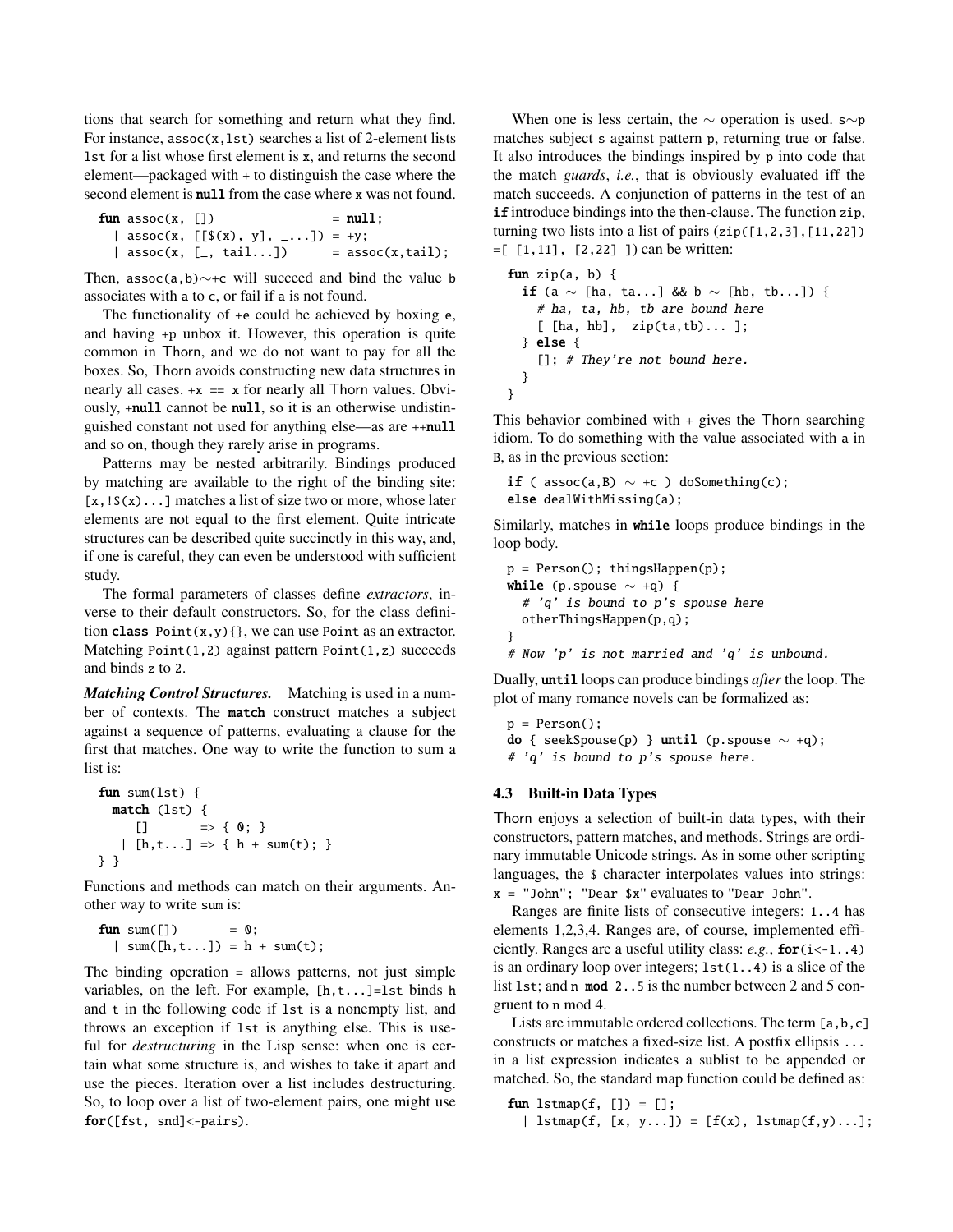Lists can be subscripted: lst(0) gets the first element, lst(-1) the last element, and lst(1,-1) is the tail of lst.

Records are finite collections of immutable named fields. The syntax  $\{: a: 1, b: 2 : \}$  is used for record constructors and patterns. A lone identifier a abbreviates a:a in a record. The selector r.a gets single fields from records; pattern matching can get several fields out at once. Both field selector and record pattern notation get fields out of *objects* as well, albeit mediated by methods. This allows script-writers to start out using records, and, if more exotic behavior is necessary, upgrade to objects, and the record-based code will generally continue to work.

### 4.4 Tables

The table type is a generalized map, or variation on a theme of a database table. Here's the customers table from Figure 3, which stores, for each customer, a name, profile, and other information:

```
cuts = table(name) { }val source, profile; var picked;
}
```
Tables have a statically-determined set of *columns* describing the information they hold (name, source, etc.), and a dynamically-determined set of *rows* expressing the information currently in the table. The columns are named by Thorn identifiers; the table can be regarded as a set of records whose fields are the columns of the table.

One or more columns, the *key(s)*, look like formal parameters to the table. The vector of keys determines a unique row of the table, and can be used as a subscript to get a row of the table as a record. So customers(n) looks up the customer whose key (name field) has value n. The following destructuring assignment lets us get the corresponding profile and picked fields (note that the pattern matching semantics of destructuring assignment allows us to pick out just a subset of the row fields if we wish):

 $\{: profile, picked :} = customers(n);$ 

Rows can be inserted by a method call:

```
customers.ins({: name, profile, source, picked:[] :});
```
or, using the key:

customers(name):={: profile, source, picked:[] :};

or deleted by key.

customers("Whale") := null;

This is semantically sound because the row of values being inserted with the previous operation is never null. In a table, var fields can be updated without requiring the whole row to be replaced:

customers(n1).picked := y.n2 :: picked;

Tables work nicely when one wishes to associate several pieces of information with one or more keys. The common case of maps or dictionaries, associating *one* datum to a single key, appears in many scripting languages. Thorn has syntactic sugar to let tables serve as maps. Programs using maps instead of tables frequently evolve to have several parallel maps, having in effect a poor man's table structure. So, Thorn maps are also tables; upgrading from one column to several neither requires introducing extra data structures nor breaks extant code using it as a map. A single non-key column of a table may be singled out by the map keyword.

```
m = table(k){map var v; val a; };
```
Subscripting such a table with *brackets* gets the map field. The usual subscripting with parentheses still works, and still gets the whole row:

$$
m(1) := \{ : v:2, a:3 : \}; \quad #(*)
$$
  
\n
$$
# m[1] == 2
$$
  
\n
$$
# m(1) == \{ : k:1, v:2, a:3 : \} \quad (*)
$$
  
\n
$$
m[1] := 22;
$$
  
\n
$$
# m(1) == \{ : k:1, v:22, a:3 : \} \quad (*)
$$

Adding a new column b to m would require just the code which inherently mentions all columns, (\*)'ed above. The other lines, which work with just the map field, would not need to be changed.

The construct map() constructs a table with key k and a map var field v. (k and v are hardwired into this construct.) This, plus the subscripting-with-[] syntax, provides the familiar maps and dictionaries of many scripting languages as a special case of a more powerful table construct. Furthermore, at need,  $map()$  can be expanded into a table declaration with more columns.

#### 4.5 Ords

Thorn lists are immutable, which is the right behavior for most situations. However, it is sometimes useful to have mutable ordered structures. Thorn provides the ord, short for "ordered table". Like tables, ords have many fields, one of which can be designated by map to be of particular interest. Like tables,  $\text{ord}()$  produces an ord of a fixed simple structure, which is often a good place to start.

```
primes = ord();
for (i \le 2 ... 12)if (i.prime?) primes @= i; #add a value to end
```
primes @= i adds a new row to the ord, with the map field set to i and all other fields (if any) null. As with tables, adding a new field to an ord is straightforward, and obviates the need for constructing parallel lists of related data. A row can be added as follows:

```
emails = ord{ var name, address };for (\{: name, email :\} <- dataset)
 emails.add( {: address:email, name :} );
```
Ords allow integer subscripts, and can be mutated via them:

```
emails(0) := null; # delete first entryemails(2).name := "Kim"; # modify field of second
```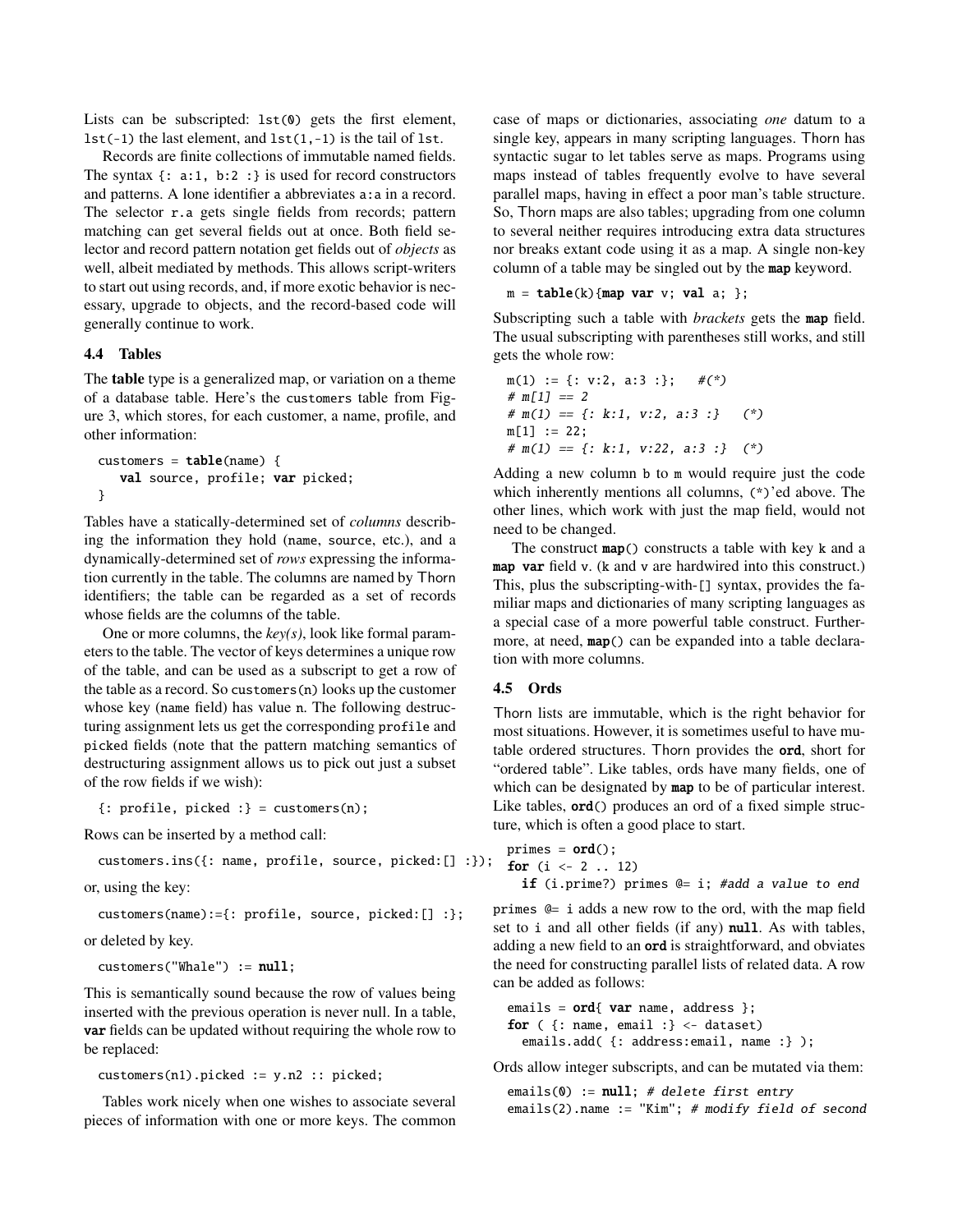#### 4.6 Queries

Thorn has a constellation of *queries*, which encapsulate a variety of common patterns of iteration, decision, selection, and grouping over collections. They are inspired by list comprehensions, higher-order libraries, and database queries. All of these could be done by the loops and conditionals you have written ten thousand times. Encapsulating them as queries makes them more convenient and less error-prone, and may introduce optimization opportunities.

The queries all use the same set of *controls*, which determine how iteration will proceed and what values are bound to what. Controls inspire iteration (for), or filter it (if, while), or manipulate bound values (var, val). We start with list comprehensions. To compute the list of squares of primes up to 100:

```
%[ n*n | for n <- 1..100, if prime?(n)]
```
The % symbol is used to distinguish queries; operations with [] produce lists, {} tables, and () arbitrary data. The while query control stops iteration altogether when a test becomes false, and val allows simple bindings. A crude primality test can be defined as:

```
fun prime?(n) = %some( n mod k == 0 |
               for k \leq 2 .. n-1, while k*k \leq n)
```
The %sort query returns a list sorted on some keys. %< keys are sorted in ascending order; %> in descending. To sort some people by last name, and, for those sharing a last name, by first name:

%sort[ p %< p.lastname %< p.firstname | for p <- some\_people]

The **var** query control allows pseudo-imperative accumulation of partial results, like reduce in Common Lisp or fold\_left in ML. var sum:=0 %then sum+n means that sum is zero before the first iteration, and sum+n on each successive iteration. The %after query returns a value from after the last iteration. (Iteration-bound variables like n are not available in the result, but var variables are.) The sum of a list can be computed as:

%after( $sum \mid for \mid n \leq L$ ,  $var sum := 0$  %then sum+n)

Some operations do not make sense without at least one iteration; *e.g.*, computing the maximum of a list. **\*then1** handles this case; on the first iteration, m is bound to the first value of n, and on later ones, to  $max(m, n)$ :

```
%after(m | for n \leq L, var m := n %then1 max(m,n))
```
Dually, the %first query returns a value from the *first* iteration. This is useful in searching, and so it can also be written %find. It throws an exception if no value is found, or, with an additional clause, can be given a value to return instead. To find the first record in custs whose src field is snd, one can use:

row =  $%find(r | for r <- cuts, if r.src == snd);$ 

This query has a statement form, written first or find:

```
find(for r \leq -custs, if r.src == snd) {
  println("Found $r");
}
else { println("Not found"); }
```
This kind of search happens quite frequently, and it would be a shame if we had a powerful pattern matching idiom but couldn't search a list for an element matching a pattern. for has two alternatives. The form we have seen before is for [fst, snd]<-pairs, which will throw an exception if any element of the list doesn't match the pattern [fst, snd]. The searching form uses  $\sim$  rather than  $\lt$ -, and simply skips non-matching elements. So finding the first record in custs with src field equal to snd can be written:

row = %find(r | for r && {:src:\$(snd):} < $\sim$  custs);

Boolean quantifiers %every, %some and integer quantifier %count can detect whether a predicate is always true, sometimes true, or count how often it is true. To tell how many friendships there are between A and B:

```
%count(a.likes?(b) | for a \leftarrow A, for b \leftarrow B)
```
To produce a table giving several pieces of information about each of several things, use %table. The syntax echoes table, except that all fields must be initialized. The following produces a table of elementary arithmetic operations:

```
%table(x = x, y = y)sum = x+y; prod = x*y; diff = x-y;
| for x \le 1 .. 100, for y \le 1 ... 100}
```
As database programmers discovered long ago, it is often useful to aggregate information: GROUP BY in SQL; %group in Thorn. A characteristic use of this is to split a list based on whether or not the elements satisfy a predicate. The following code computes the lists of primes and composites up to 1000 in a single pass, and their number and their root-meansquare, declaratively. The common special cases %count and %list X evaluate to the number of items in the group and the list of values that X takes. %first F %then T %after A allows a fairly general accumulation of values, F for the first one, and T for later ones, and then uses A (if supplied) to provide the final result. In this case, rms is used as an accumulator to calculate the sum of squares in the %first and %then clauses, and converted to the actual RMS by the %after.

```
prime_or_not = %group(prime=n.prime?()) {
  map numbers = %list n;
   number = %count;
   rms = %first n*n %then rms+n*n
         %after sqrt(rms / n);
   | for n \leftarrow 1 .. 1000;};
primes = prime_or_not[true];
rmsComposites = prime_or_not(false).rms;
```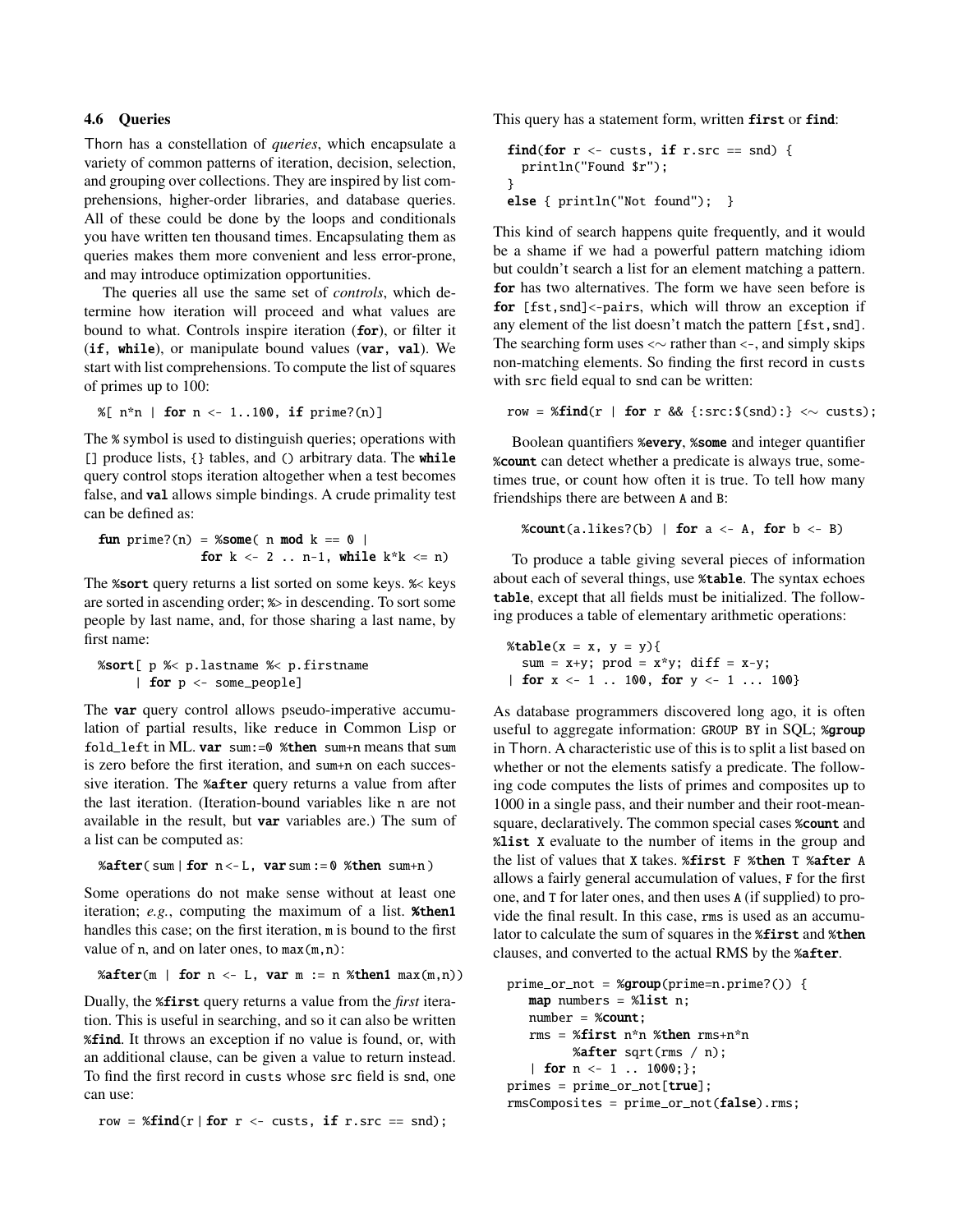#### 4.7 Equality and Identity

The intent of *equality* is that a==b means that a and b have the same state at the moment. The == operator is provided automatically for built-in data types and for *pure* classes (see Section 5.4) to check structural equality, and is simply not defined by default on other classes (but can be provided by users). Object *identity* is a different matter, and, unlike Java, for example, Thorn tries to avoid confusing identity and equality. Objects can get a VM-local identity by extending the system class Identity. Identity defines a unique identity for all objects that extend it. The value of the identity field is unspecified. However, Identity implements the method a.same?(b) that returns true iff a and b are the same object. For distributed applications, the class GlobalIdentity gives an object a globally unique identifier. The reasons for splitting global and local identity into separate concerns are purely pragmatical. *Guaranteeing* globally unique ids is tricky and may degrade performance. Most objects will only need local identity, and the refactoring step for a class that needs to evolve into a distributed system is a simple one.

# 5. Concurrency in Thorn

Scripting languages are heavily used for running web sites and similar Internet programs. Quite large businesses and organizations implement massive amounts of web functionality in Ruby, Python, or Perl, none of which was designed with web programming as a primary initial goal. Thorn focuses on distributed and concurrent computing.

In the distributed setting in particular, entities running at the same time are, potentially, physically and logically quite separate. They can, potentially, fail independently: it is quite normal for two processes to have a conversation and one of them to fall silent for seconds, or for eternity.

### 5.1 Components

Conceptually, each Thorn process—called a *component* to avoid confusion with, say, Java threads or operating system processes—has a single strand of control, and a private data store isolated from all others. Objects are not shared, which eliminates the need for locking locally and cache-updating algorithms globally. Processes communicate exclusively by passing messages. The values communicated must be immutable; they can be, *e.g.*, strings, lists, records, and objects of certain classes which are immutable by construction.

If objects of user-defined class are transmitted, the receiver must have that class available. Values constructed entirely from built-in types (records, lists, tables, strings) are universal, and will be understood by any Thorn component. Indeed, they can often be understood outside of Thorn. They correspond roughly to the values that can be transmitted via the JSON protocol [26], and should, provide a convenient way to communicate with any JSON-compliant program, Thorn or not.

The component construct defines a kind of component, rather the way class defines a kind of object. Components can have local var or val data, as well as functions (fun) and communication operations (sync and async). They have a body section, giving code that they are to run when started. For example, a parallel Life program with many worker threads could have the general structure:

```
component LifeWorker {
 var region;
 async workOn(r) {region := r;}
 sync boundary(direction, cells) {...}
 body { ... } # code to run Conway's Life here.
}
```
A component can be spawned, alarmingly enough, by the spawn command:

```
regions = /* compute regions */;
for (r \leftarrow regions) {
  c = spawn(LifeWorker);
  c \leftarrow - workOn(r);
}
```
spawn returns a handle to the component, which can be used to communicate with it. Since many components are oneoffs, spawn can take a component body as well, and indeed this is how it is most often used:

```
c = spawn {
  var region;
  async workOn(r) {region := r;}
  ...# as above
};
```
### 5.2 High-level Communication

Thorn provides two communication models. The highlevel model provides named communication, which may require an answer (*synchronous*, keyword sync) or not (*asynchronous*, keyword async). The syntax for high-level communication parallels that of methods, as shown in Figure 5.

```
spawn {
  sync findIt(aKey) {
    logger <-- someoneSought(sender, aKey);
    # ... code to look it up ...
    return theAnswer;
  }
  body { while (true) serve; }
}
logger = spawn {
   var log := [];
   async someoneSought(who, what) {
      # do not answer, just cons onto log.
      log ::= {: who, what :};
   }
   body { while (true) serve; }
}
```
Figure 5. High-level Communications.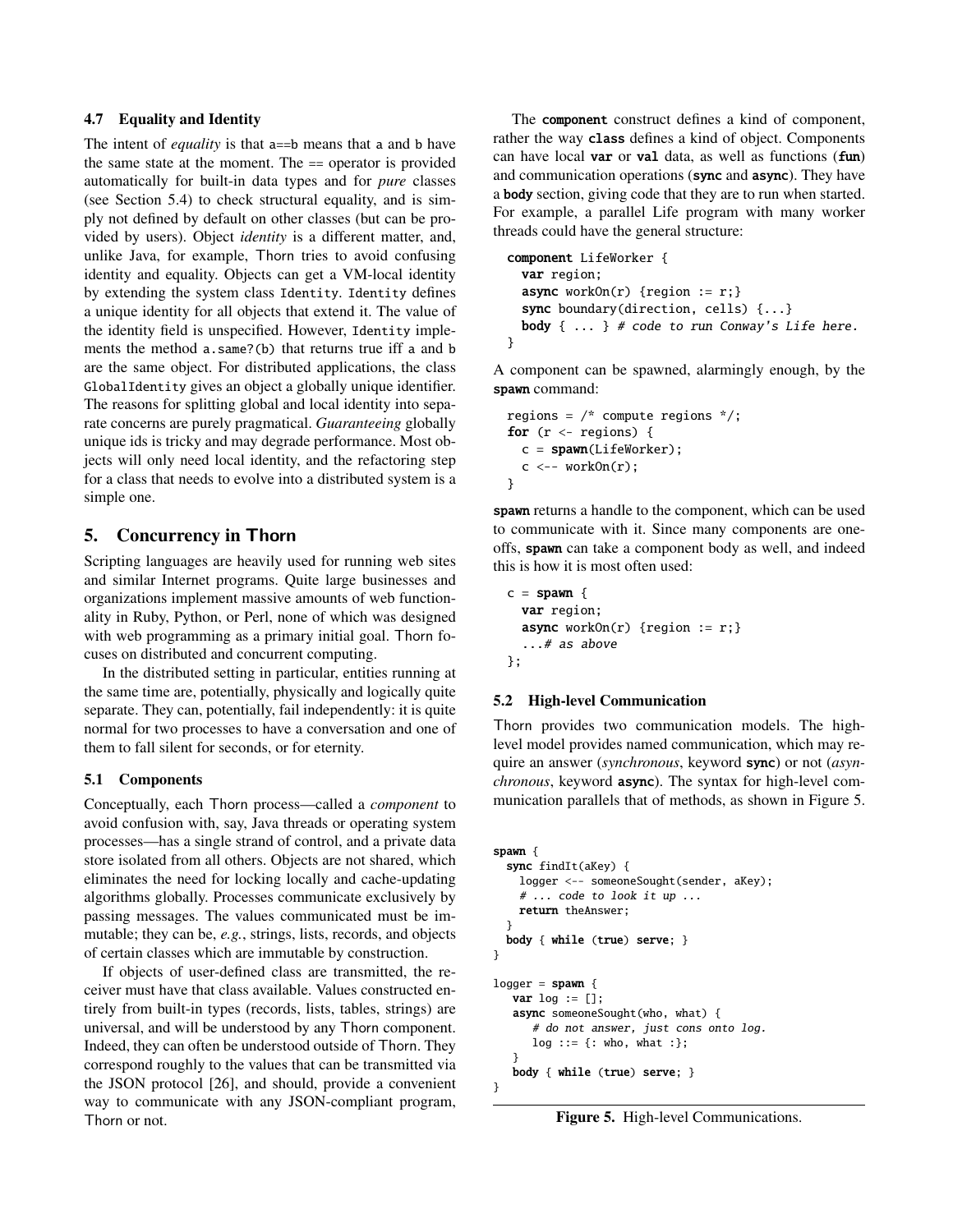However, communication differs from method calls in several important respects—the first one being that sending a message can in general have higher latency than performing a method call, and, indeed, may never return at all even when it ought to—so the syntax makes it very clear which one you are doing. Asyncs use comp  $\leq -m(x)$ , and syncs use comp  $\langle \rangle$  m(x), or, if they are to tolerate the failure of the peer to answer quickly,

```
comp \langle \rightarrow m(x) timeout(n) { dealWithIt(); }
```
The arrows are intended to suggest both the duration and direction of the communication.

The receiver has control over when it accepts communication. The serve statement causes a component to wait for a *single* high-level communication event. serve has an optional timeout  $(n)$  {...} clause in cases where waiting indefinitely for a message to come in is undesirable. A typical reactive component will have a skeleton of the following form:

```
spawn {
 var done := false;
  async quit() prio 100 { done := true; }
 sync do_something_real() { ... }
 body { while (!done) serve; }
}
```
The high-priority quit() allows the outside to stop the component any time it is between doing real things. It is *not* an interrupt. serve simply looks for high-priority communications before lower-priority ones.

Often it is desirable for a client to send a synchronous request to a server (response=server<->command()), and for the server to call upon a worker component to actually do the computation. With the model as presented so far, this does not work properly: the server would need to have code:

```
sync command() {
  srvResponse = worker \iff subcommand();
  srvResponse;
}
```
and, by that code, the server would need to wait for the worker to respond. Thorn thus allows *split sync*, allowing the server thread to pass responsibility for answering the request to the worker. The server code is written:

```
sync command() envelope e {
  worker \leq - subcommand(e);
  throw splitSync();
}
```
where splitSync() is a library function understood by the server's serve command as an instruction not to send a response to command. The envelope e clause captures the message together with its metadata in variable e; the worker will need the entire envelope to respond.

The worker's part of the split sync is:

```
async subcommand(e) {
 workerResponse = ... # compute it
  syncReply(e, workerResponse);
}
```
syncReply is a library function that sends workerResponse as reply to the message with envelope e. This is transparent to the client. The client uses the same synchronous call, server<->command(), regardless of whether the server's evaluation of command is ordinary or split.

# 5.3 Low-level Communication

The low-level communication model allows sending unadorned values from component to component. The statement c<<<v sends value v to component c. The value simply goes into c's mailbox, a list in c's underlying data structures holding messages which c's code has not yet actively seen. A component can retrieve values from its mailbox by the receive statement, a variation on Erlang's, which scans through the mailbox, looking for the highest priority message that matches one of a set of patterns. When it finds one, it executes the corresponding code block, much like a match. For example, the following looks for an emergency stop message anywhere in the mailbox, and stops if it finds one. If there is none, it looks for a message asking it to post some data, or scan for data with some parameter p; their priorities default to zero. If none of those three is present, and none arrives within ten seconds, it marks itself bored instead.

```
receive {
  \{: stop\_right\_now: \_ : \} prio 1 \Rightarrow \{return; \}| \{ : \text{ please: "post", data: x :} \Rightarrow \{ do\_post(x) ;} \}| {: please: "scan", want: p :} => {do_scan(p);}
| timeout(10000) => {bored := true;}
}
```
### 5.4 Pure Values and Messages

Allowing the communication of complex values between components and computers raises some troublesome issues. Consider the following Thorn fragment:

```
var x := 0;
class Counter { def incr() { x++; } }
c \ll \text{Counter}();
```
This code is problematic, since the class Counter has a reference to mutable sender-local state, which is inaccessible on the receiving end. It could be cloned, but that introduces a number of complexities. Cloning is not sensible for all objects, arguably including Counter: if the intent of a single Counter is to maintain a universal count, a clone will not suffice. Even when cloning *is* sensible, there are subtleties: *e.g.*, sending a single Counter to c twice should, arguably, result in c getting two references to a single clone. The situation is not much better in the following case: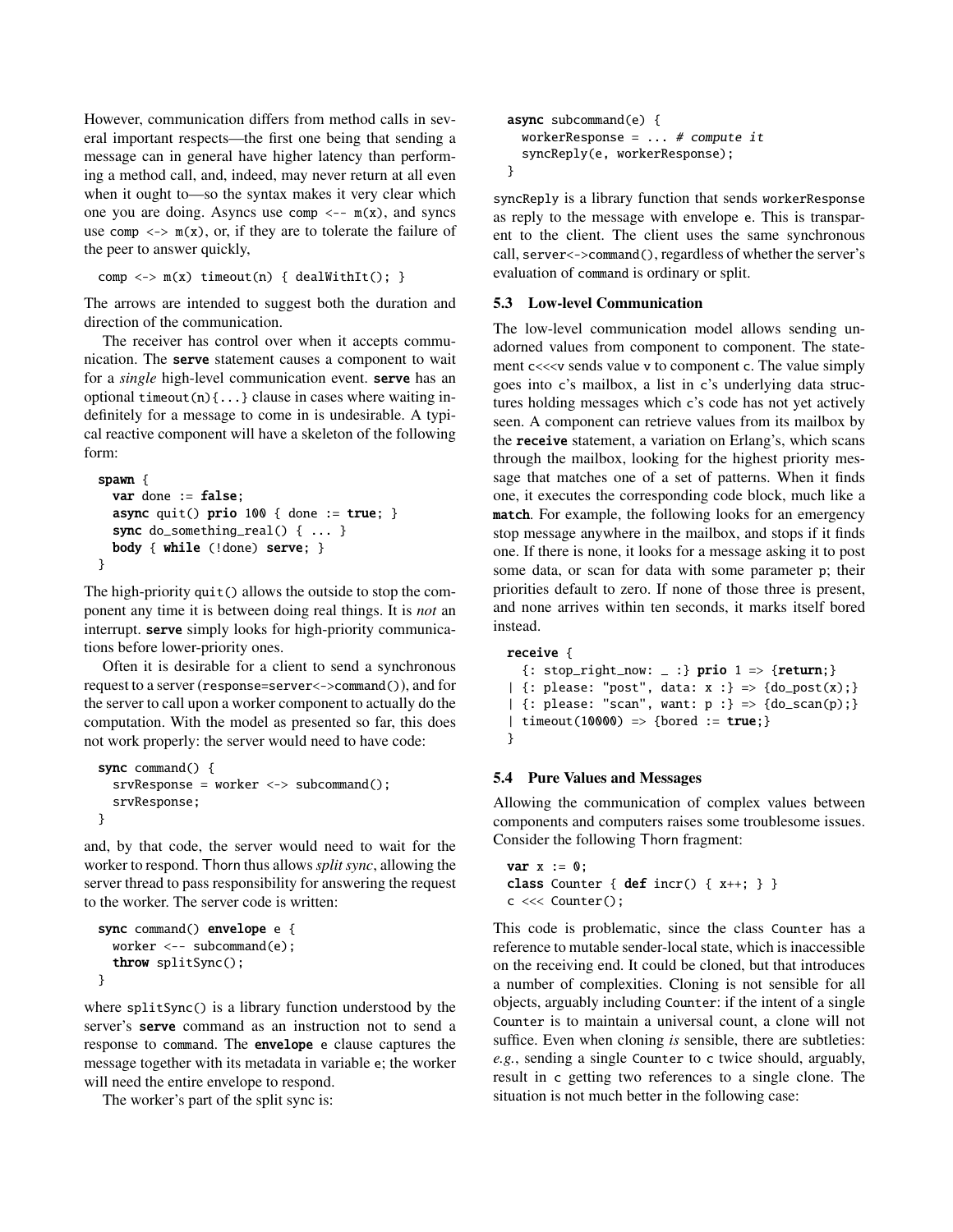```
module M {
  n = 10000.\text{rand}();class RandRef { def \, mn() = n; }
}
c <<< RandHolder();
```
While M.n is immutable, the sender's and receiver's values will likely differ. One can make a good case that  $r.mn()$ should return either the sender's or the receiver's value.

Thorn avoids all such troublesome issues, in the same way that it avoids subtleties of multiple inheritance. We restrict communication to *pure* values, which cannot exhibit them. Atomic constant data types (*e.g.*, numbers and strings) are pure. Lists and records whose fields are all pure are pure. Tables are *never* pure; they are inherently mutable. Classes may be annotated as pure, which makes their instances pure. Dynamic and static checks ensure that instances of pure classes cannot refer to external variables or anything impure, and cannot have mutable state.

Pure classes have constant data. However, they can be *given* mutable data to operate on, and they can use local variables. They can thus formalize a wide variety of computations, albeit with the mutability supplied by the outside or localized within a method call. The following bit of highly imperative code adds up many values of  $f(i)$ ; when it is applied, it inserts all the values of i to the ord accum, as well as returning the sum of their squares.

```
class C: pure {
  def sum3np1(f, n) {
    var sum := 0; var i := n;
    while (i := 1) {
      sum += f(i);if (i mod 2 == 0) i := i div 2;
      else i := 3 * i + 1:
    }
    sum;
 }
}C
# ...
\text{accum} = \text{ord}();
fun fAdd(i) { accum @= i; i * i; }
c = C();
someone <<< c;
c.sum3np1(fAdd, 100);
```
In addition to checking the purity of data that are to be sent as messages, any variable or field references within a component body and which are defined outside its scope must be checked for purity before the component is spawned. Like message data, all such captured references must be (effectively) copied after the component is spawned to ensure isolation from the spawning component.

### 6. Thorn for Programs

Thorn is intended to support writing large programs, initially as untyped prototype scripts which can then be packaged into reusable modules or incrementally hardened by addition of annotations. Thorn's syntax supports adding arbitrary *constraint annotations* to declarations. As with Java annotations, these are intended to be used by compilers and tools to facilitate static analysis and optimization. We have explored a similar system in previous work [36], and plan to add it to Thorn in the future.

### 6.1 Types and Like Types

Dynamic typing, sometimes called duck-typing, is flexible and allows code to operate on objects as long as the necessary behavior is implemented and returns compatible results. In Thorn, the type dyn (for dynamic) is assumed as default (and never written explicitly). At the other extreme, Thorn supports *concrete types*, as used in statically typed programming languages. A variable of a concrete type T is guaranteed to refer to a value of that type (or a subtype). Concrete types in Thorn use nominal subtyping. When the programmer declares a variable as int, the Thorn compiler can use a 32-bit word and integer JVM bytecodes rather than a boxed integer and method calls, and similarly for other primitive types. While concrete types help with performance and correctness, they introduce restrictions on how software can be used and make rapid development more difficult; scripting languages do not favor them.

As an intermediate step between the two, we propose *like types*, getting some of the safety of concrete types while retaining the flexibility of dynamic types. Concrete types for var  $x:T$  or fun  $f(x:T)$  are used in two main places. At a method call x.m(), a static type check ensures that x actually has an m method. At a binding or assignment, like  $x := y$ ; or  $f(y)$ , a static type check can ensure that y's value makes sense to assign to x, can reject it entirely, or can inspire a dynamic check. Like types, var x: like T or fun  $f(x:$ **like** T), give the expressive power of concrete type checks on method calls, but do not constrain binding or assignment. They do require runtime checks and thus may cause programs to fail with runtime type errors: sometimes fewer and never more than dynamic types do.

Like types provide three specific advantages over dynamic types.

- 1. Documentation: fun f(p: like Point) explains to humans how its argument can be used.
- 2. Code Understanding: Inside f, a programming environment could provide code completion on p's methods.
- 3. Error Detection: Some errors can be detected at compile time. *E.g.*, typing p.mvoe(q) rather than p.move(q) will be caught, if Point has a move but not a mvoe method.

Like types provide nearly all the advantages, and nearly all the other flaws, of dynamic types.

A variable declared to be of type like T is constrained by the compiler to have methods invoked on it according to the interface of T, but at runtime may refer to any value. For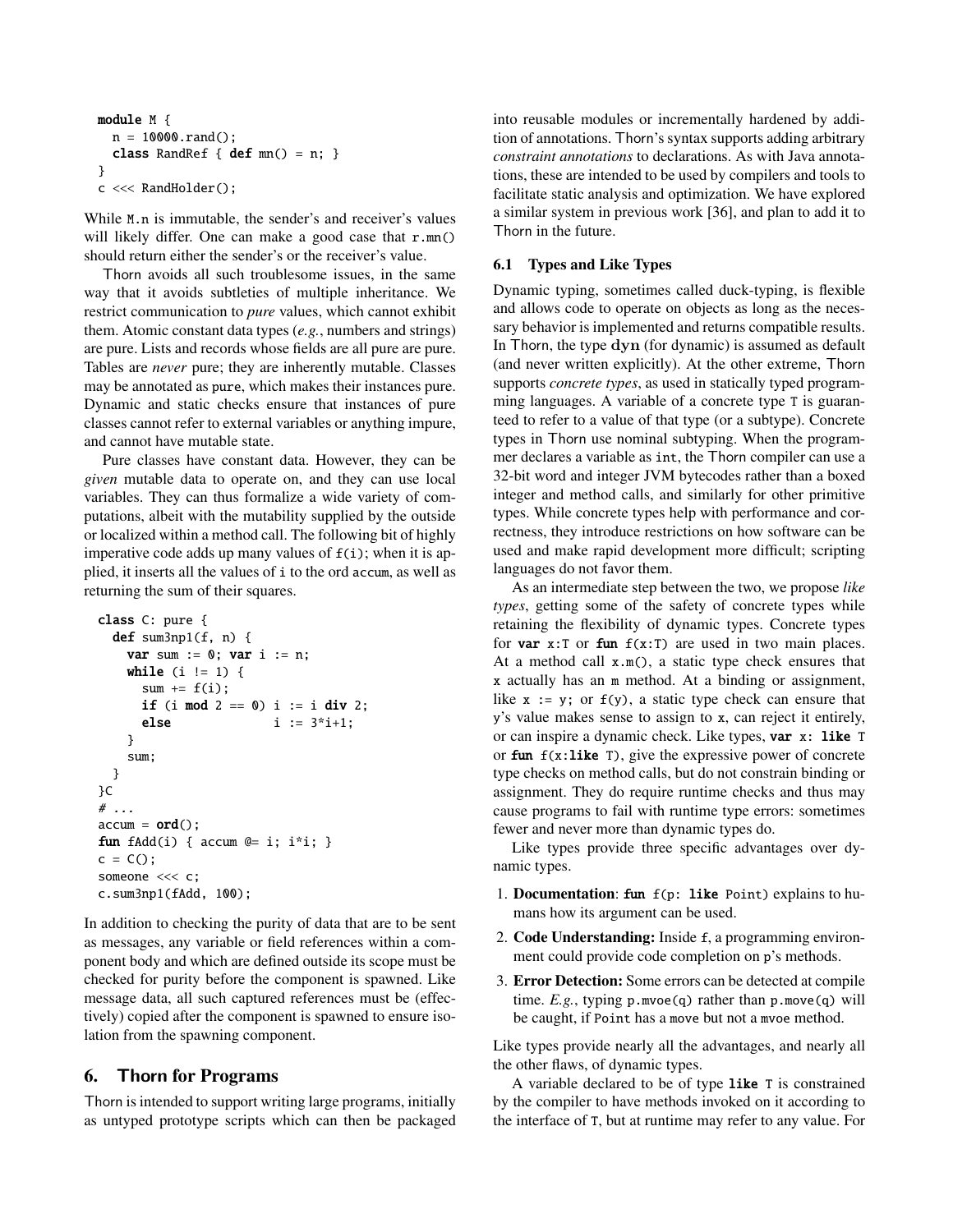example, assuming a class Point with x(), y() and move(), like types allow us to type the parameter to the move() method thus:

```
class Point(var x, var y) {
 def x() : int = x;
 def y() : int = y;
 def move(p: like Point) {
  x := p.x();y := p.y();
   # p.hog(); would raise compile time error
}
}
```
Declaring variable p to be like a Point makes the compiler check all method calls on that variable against the interface of Point. Thus, p.hog() would be statically rejected since there is no method hog in Point.

As assignments and bindings to like-typed variables are unconstrained, Thorn must check at runtime that the methods called are actually present. p.move(true); would pass the static check—because there *is* no static check on binding of like types, even the binding of actuals to formals in a method call. The call  $p.x()$  would fail for  $p=$  true, though our error message could be somewhat more detailed than simply "method not understood".

Like-typed formals, like dynamically-typed formals, are only constrained to have the methods that are actually used. Consider the following Thorn singleton object:

```
origin = object {
 def x(): int = 0;
 def y(): int = 0;
}
```
origin has no move() method. It implements the *relevant* parts of Point's protocol for move() to run successfully x() and y(). So p.move(origin) works fine, just as with dynamic typing. It would not pass the static type check if move() had used concrete rather than like types.

The method move() even works with an untyped Pair

```
class Pair(x,y) {
 def x() = x;def y() = y;}
```
In this case, the run-time return value of  $x()$  and  $y()$  would be type-tested against their explicit concrete type int, so p.move(Pair(1,2)) works, but not p.move(Pair("f", "b")). If  $x()$  and  $y()$  in Point were typed like int, checking the return type would not be necessary as assigning to a like type always succeeds.

An important difference between like types and gradual typing systems like that of [44], is that code completely annotated with like types can go wrong due to a run-time type error. On the other hand, a code completely annotated with concrete types will not go wrong.

#### 6.2 Modules

A language should provide some form of information hiding, to encapsulate the design decisions that are likely to change. This minimizes redundancy, and maximizes opportunities for reuse. Unfortunately, most object-oriented languages use classes as their main encapsulation mechanism, which does not scale well. Thorn's module system, on the other hand, provides a way to encapsulate, package, distribute, deploy, and link large bodies of code. The core of the Thorn's module system is inspired by the upcoming Java Module System [51, 52]. In line with our previous work [49], we: (i) use a more intuitive and expressive name resolution, where modules become robust against interface evolution of the modules they import; and (ii) allow users to control the sharing and isolation of module instances.

*Namespace control & robustness.* To promote rapid prototyping, all module members are exported by default. Members can be hidden by declaring them private, and members imported from other modules can be re-exported by declaring them public. This localizes the influence of a single module, which is essential for scalability. Figure 6 shows a module M, which imports modules N under its own name N, and O under the name S. M also defines a class A and a value n, both of which are exported by default, and a variable x, which is hidden from module's clients. M also re-exports S.C, but cannot re-export N.A.

The names and aliases of members must be distinct from each other, as must exported and re-exported names; therefore, re-exporting N.A from M would clash with M.A. These two conditions guarantee that any non-fully-qualified name can be disambiguated, and that a fully-qualified name (*e.g.*, N.A) is never ambiguous.

The name resolution algorithm first checks within the module's own namespace, and only then in the exported namespaces of imported modules. For example, in Figure 6, A resolves to a local definition, even though N exports A. Suppose that M defines B; then, if N and/or S started exporting B, B would still resolve to the local definition—this is a useful form of robustness. Now suppose that M does not define B, and that B is only exported by N; then, if S starts exporting B, too, a compile-time ambiguity error occurs—a way to

```
module M { # this module is named M
import N; # shared instance of N
 import own S = 0; # own instance of 0 as S
class A extends B \{ \} # B must come from M xor N xor S
val n = A(); # A is M.A
var x: private = N.A(); # x not exported
public S.C; # re-exported as M.C
#public N.A; # ERROR: M.A already exported
}
```
Figure 6. Thorn Modules: A simple example.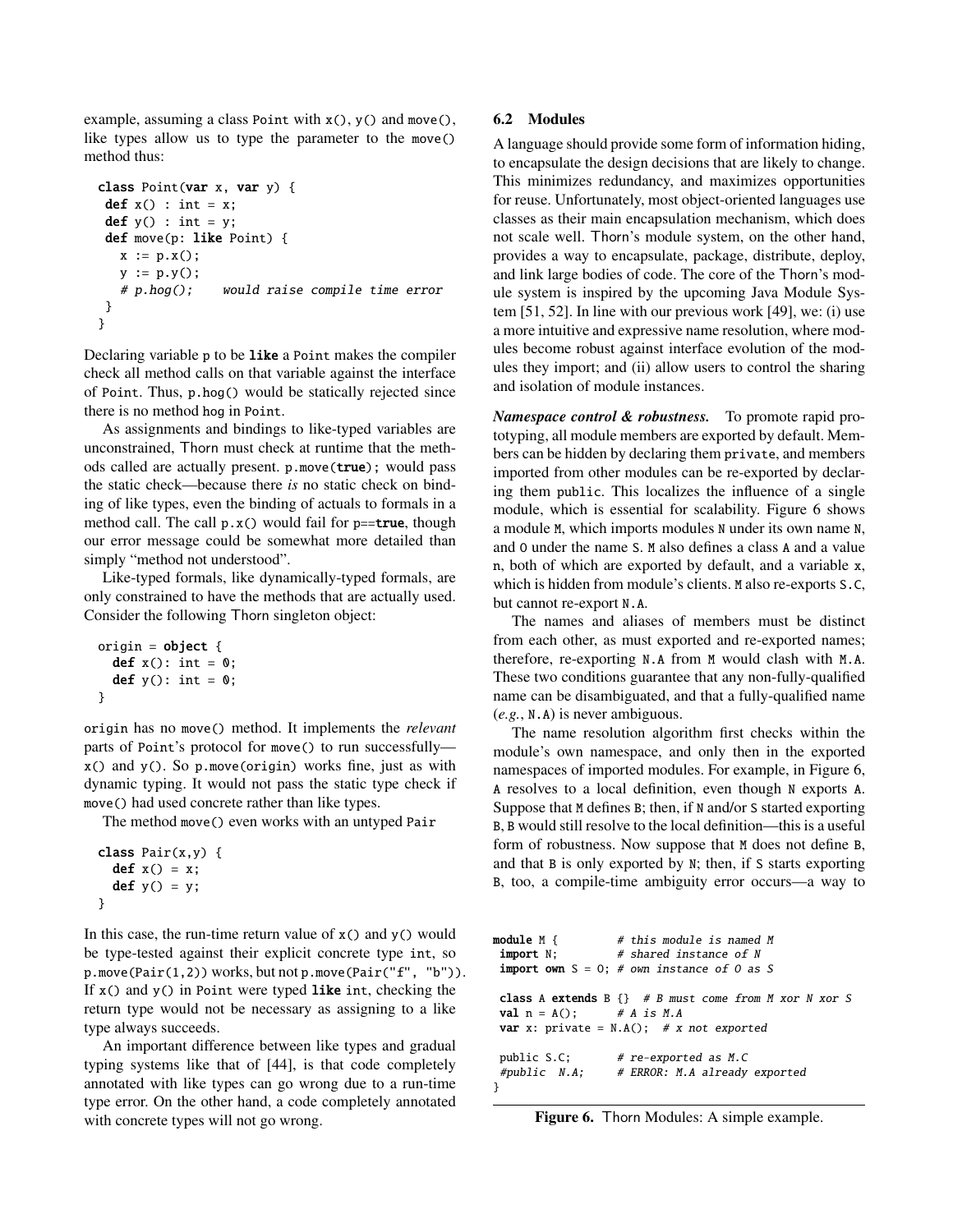protect against such breakage is to use fully-qualified names (or their aliases) for names that resolve within imports.

*Sharing vs. isolation.* In a single Thorn runtime, we can have multiple module instances of a single module definition. There can be a single shared module instance for each component, and as many non-shared instances as required. (Nothing, of course, is shared *between* components.) The statement import N; imports the component-wide instance of N, while import own O; creates a non-shared instance. This approach allows the developer to share module instances when required, and to have multiple clients that rely on conflicting invariants of a single module definition coexisting within a component [49].

In the following example, A and B refer to the shared instance of NN, and thus A.n and B.n are the same variable. C and D are distinct non-shared instances, and hence C.n and D.n are different variables from each other and from A.n:

```
module NN \{ var n := 0; \}import A = NN; # shared instance
import B = NN; # shared instance
import own C = NN; # non-shared #1
import own D = NN; # non-shared #2
A.n := 1;B.n := 2;
C.n := 3;D.n := 4;
# A.n == B.n == 2# C.n == 3 && D.n == 4
```
*Module instance state.* Thorn *classes* cannot define static state. However, Thorn *modules* can define their own state, *e.g.*, M.n and M.x in Figure 6. Classes within M can use module-level variables in the ways that Java classes use static state. Each module instance has its own state; this is the main differentiator between module instances. Classes from different modules instances are incompatible because their invariants rely on different state.

# 7. Extensibility

A key design goal of the Thorn compiler is to support language evolution by allowing the syntax and semantics to be extended through plugins into the runtime system. The architecture facilitates construction of domain-specific languages based on Thorn. Unlike Java annotations, syntactic extension in Thorn is not limited to annotations on class or method declarations; arbitrary syntactic extension is permitted. This allows developers the freedom to support natural domain-specific extensions of the core language without having to wedge these extensions into a restricted syntax. Plugins provide a semantics for new syntax by translation into the core language. Semantic extensions can support additional static analyses (*e.g.*, taint checking) or code transformations.

### 7.1 Plugins

The runtime system provides a number of hooks for extension. Plugins may add new abstract syntax tree (AST) nodes and new passes over the AST. Plugins may also extend the parser and other passes over the AST to support new syntax or new semantics. Passes added by the plugin may perform static analysis or code transformations, including translating extended abstract syntax into the base Thorn language before evaluation. When the Thorn runtime starts up the initial component, it loads the *bootstrap class*, which can loads one or more plugins. Plugins can be installed by initializing the runtime with an overridden version of the bootstrap class. The loaded plugins are composed and then applied to the code in the component. Other components may be spawned with different sets of plugins. After plugins are loaded for a given component, parser extensions are composed into a single parser for Thorn code loaded into the component. Once an (extended) AST is constructed, plugins run their analysis and transformation passes on the AST, ending with a base language AST. Plugins add new passes to the compiler by registering a set of *goals* with the compiler's pass scheduler. A goal specifies prerequisite goals and a pass to run to satisfy the goal. The scheduler ensures that a goal's prerequisites are satisfied before the goal's pass is run. Plugins also hook into the existing passes such as name resolution. This core language AST is compiled to Java bytecode and evaluated or compiled to disk for future execution.

### 7.2 Syntax extensions

The base Thorn compiler provides a parser that plugins can extend to implement syntax extensions. Parser extensions are specified using a domain-specific extension of Thorn, itself implemented as a plugin, that supports parsing expression grammars (PEG). Parsing is performed by a packrat parser [19]. Plugins export productions and semantic actions for constructing ASTs. When the plugin is loaded, these new productions are composed with the current parser to create a new extended parser. The parser plugin translates the PEG grammar specification into a Thorn class that implements the parser. Since packrat parsers are scannerless, plugins can define their own tokens. Thorn's packrat parser supports left recursive rules using Warth et al.'s algorithm [59], overcoming one of the limitations of PEG grammars and simplifying development of parser extensions. Plugins may freely define new AST node classes and have the parser generate them. AST classes implement a visitor interface to interoperate with compiler passes. Plugins currently cannot extend the compiler itself to support new AST nodes; rather, these are translated into core language nodes for the compiler subsequently to evaluate or are compiled to disk.

### 7.3 The Assert Plugin

Figure 7 shows the complete code for a plugin that adds an assert construct to Thorn. The plugin is implemented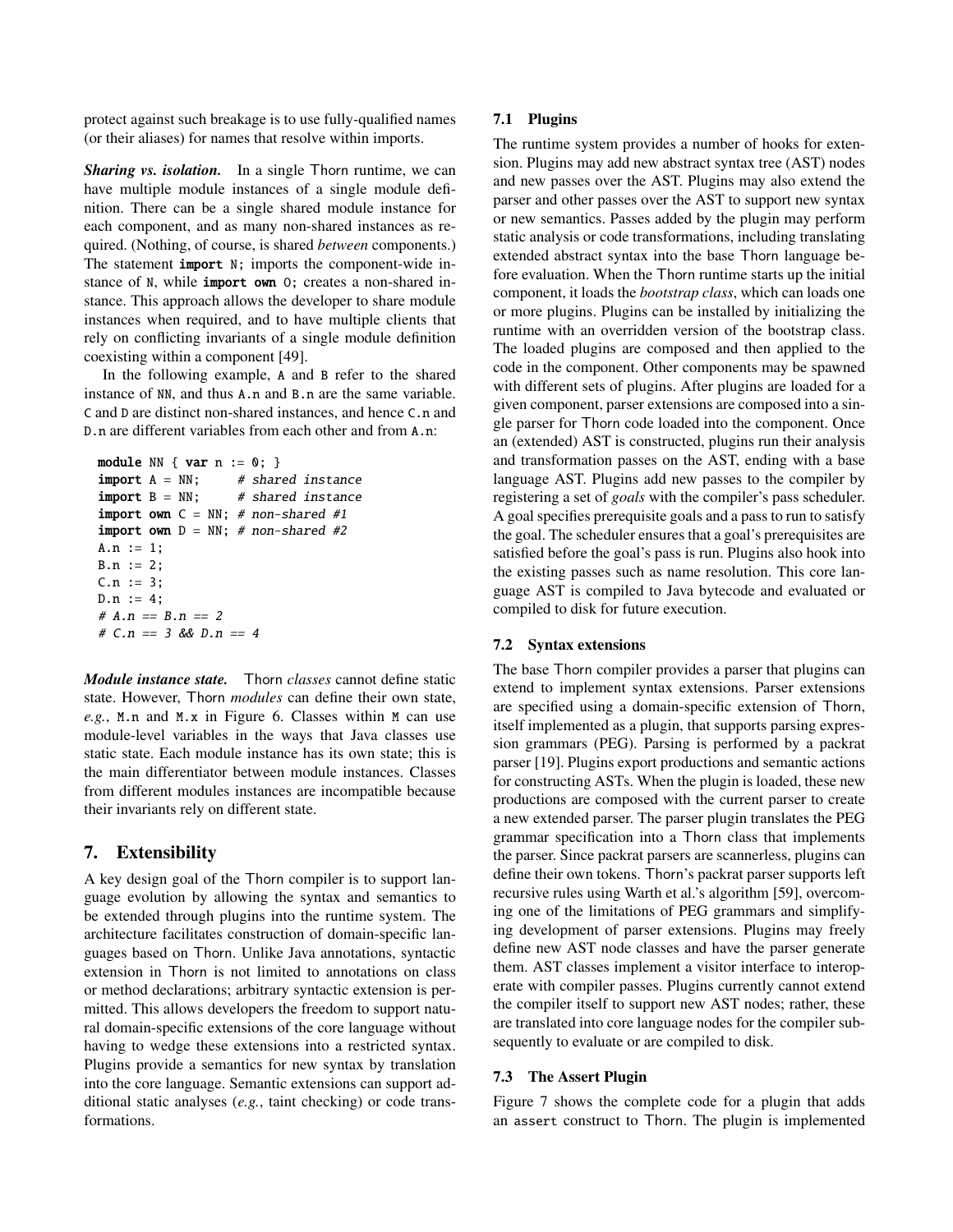```
object AssertPlugin extends Plugin {
  def parser(_next) = AssertGrammar(_next);
  class Assert(e,m) extends Exp { }
  class AssertGrammar(next) extends
     Delegate(next), thorn.grammar.GrammarUtil {
   rule Exp = 'assert' Exp ':' String
                { Assert(Exp, String) }
               / 'assert' Exp { Assert(Exp) }
             / next.Exp;
   rule 'assert' = "assert" Spacing? { "assert" };
   rule Keywords = "assert" / next.Keywords;
  }
  def goals(unit) = [AssertGoal(unit)];
                                                              class AssertGoal(unit) extends
                                                                  Goal("Assert"), plugin.DesugaringGoal {
                                                                def prereqs() = [];
                                                                def run() =unit.setAst(unit.ast().accept(AssertDesugarer()));
                                                              }
                                                              class AssertDesugarer() extends Visitor {
                                                                def visit(n) {
                                                                  match (n.rewriteChildren(this)) {
                                                                      Assert(e,m) => @ (unless(@,(e)) throw m)
                                                                    |m \Rightarrow m}
                                                                }
                                                              }
                                                            } # end of object AssertPlugin
```
Figure 7. An assert plugin. It adds the statements assert <exp> and assert <exp> : "Message" to Thorn.

as a singleton object called AssertPlugin, extending the Plugin class. The plugin's functionality is provided by several nested classes. The AssertGrammar class defines the syntax of the new construct. The parser method of the Plugin class is overridden to return the new grammar definition. The new grammar will be composed with the existing grammar. By overriding the rules of the existing grammar the plugin can redefine the syntax, much like ordinary overriding of methods when subclassing. Normally an overriding rule will add a delegation call to the overridden rule next.Exp as its last case, which calls the Exp rule of the preceding plugin. The plugin also overrides the Keywords rule to add the assert keyword. The Assert class implements the new AST node that is returned from the semantic actions. The AST node inherits methods for interacting with visitors.

A plugin extends the compilation process by defining goals that, in turn, run passes over the AST. The goal may have prerequisite goals required to be met before processing the plugin's goal. In this example the plugin has no opinion on the order and just returns an empty list from its prereqs method. The AssertGoal class creates an AssertDesugarer visitor and applies the visitor to the AST. The desugarer pattern matches on the method argument. If the argument is an Assert then the assertion expression e and the associated message m are extracted and used to construct a semantically equivalent unless expression. The new expression throws an exception, carrying the message, if e does not hold. The @' and @, expressions are meta-operators (also implemented by a plugin) used to generate the AST for the unless, a feature influenced by Scheme.

# 8. JVM Implementation

Thorn's interpreter, like many interpreters written in Java, is not particularly fast. The performance of the compiler is closer to what we would expect from a production language. This section describes some of our choices in implementing the compiler.

*Method Dispatch.* Thorn sports several features that, at face value, are incompatible with the Java object model and the JVM. The most striking difference between Java and Thorn is that Thorn is dynamically typed while the JVM requires type information to do method lookup and dispatch. We use the same solution as JRuby [25] and Jython [27], generating a *dispatch interface* for each method that is implemented by all classes that has a method with a matching signature. For example the method  $\text{def }$  foo $(x)$  will generate an interface Ifoo\_1 declaring a method IObject foo(IObject). At the call site it is determined, with an instanceof instruction, that the receiver actually implements the called method before calling the method with an invokeinterface instruction. The instanceof is used for error reports when a message is not understood by the receiver.

*Multiple Inheritance.* Thorn's multiple inheritance conflicts with Java's model of single inheritance plus interfaces. As a consequence, Thorn inheritance cannot be implemented as Java inheritance and Thorn method calls cannot simply be implemented as JVM method calls; the JVM has the wrong notion of supercall, and does not know which of several parent JVM classes contains the code of an inherited method. Instead, every Thorn method in every Thorn class gives rise to an instance method in every Thorn class that inherits it, and a static method in the defining class in the JVM. The instance method simply calls the static method and returns the result. The static method contains the actual compiled body of the Thorn method. (We use a single static method and an extra method call to avoid massive duplication of code, and to enable separate compilation.) As mentioned earlier, Thorn forbids dispatch ambiguities, so there is no need to search for the right method at runtime.

*Field Access.* Field access is done via Java method call. Fields inherited from Thorn superclasses are redeclared in the implementations of child classes (which do not inherit from the implementations of superclasses). Furthermore,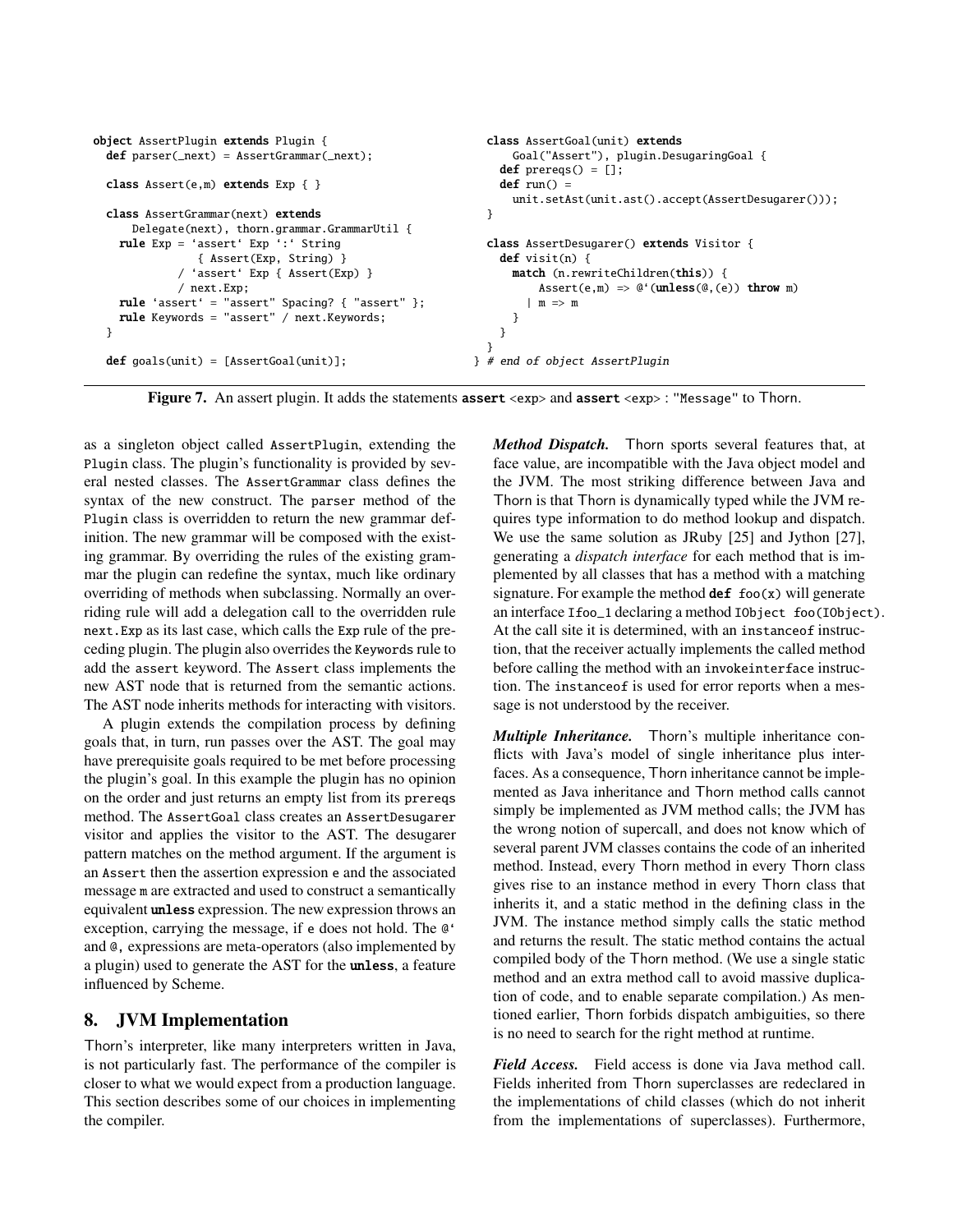due to dynamic typing we cannot statically reject programs that reassign val fields. Our simple solution is to have the setters of val fields throw an exception.

*Static analysis.* Thorn employs a simple local type inference to optimize the bytecode instructions generated for operations on primitive data types. Operations on variables of primitive data types, and arrays of integers and floats, are translated into primitive operations on unboxed primitives for speed. Such optimization is only possible locally.

*Components.* The Thorn compiler provides process isolation by providing separate copies of global values for each component. The scheduler is written in Java and uses a pool of worker threads that calls the run method of each component with the next message in the message queue. The spawn keyword creates a new component and registers the component with a worker thread in the scheduler. Components will currently not be preempted, although we have discussed merging Thorn with a tool such as Kilim [47] that rewrites bytecode into CPS to allow preempting a component schedule another in the same thread. To minimize context switching, a component lives inside a specific workerthread. The scheduler however implements a work-stealing algorithm which may cause components to be moved from an overloaded worker thread to an idle thread. Consequently, unless components go into infinite loops, a Thorn program can spawn a very large number of concurrent components without undue overhead.

*Java Integration.* Compiled Thorn programs can create and use Java objects and invoke Java methods. This functionality is vital for interacting with the system. Java objects and classes are exposed to Thorn through the wrapper classes JavaObject and JavaClass. Thorn objects passed to and from Java code are automatically wrapped and unwrapped. Java's strings and primitive types are mapped to their Thorn counterparts rather than being wrapped. Fields are accessed through get and set methods of JavaObject, which take the name of the field. Methods are accessed through the invoke method of JavaObject. There are two versions of invoke. The first version takes the method name as a string, a list of actual arguments and a list of types, represented by instances of JavaClass. The type list is used to resolve which method to invoke if the method is overloaded. An exception is thrown if the method cannot be resolved. The other version of invoke elides the type list and instead uses the run-time types of the actual arguments to disambiguate the method.

*Performance.* Although the prototype Thorn bytecode compiler was not designed with performance as a primary goal, its performance is comparable to Python and, with the aid of optional type information, runs several times faster. We translated several benchmarks from The Computer Language Benchmark Game [16] into Thorn and timed their runtime and compared the result existing benchmarks run-



Figure 8. Performance of Thorn (bytecode compiler) in relation to Python 2.5.1.

ning on Python 2.5.1 and Ruby 1.8.6. The result is shown in Figure 8.

Several conclusions can be drawn from this experiment. Thorn's support for the basic features of object-orientation (such as fast method dispatch), which are heavily stressed by the implementation of the binary-trees and chameneosredux benchmarks, is quite efficient. With several benchmarks, including Regex-dna, the speed of underlying libraries (here, Java's built-in regular expression facilities) not written in the host language is the dominant influence on running time, rather than the actual language implementation's. For primitive data types, wrapping of integers etc. in objects degrade performance, especially in long-running computation-intensive benchmarks like Fannkuch, unless a modicum of type information is added, which causes a significant speed-up: Typed Thorn runs spectral-norm, mandelbrot and fannkuch between 2x and 4x faster than Python and about 3x and 6x faster than dynamic Thorn. The Ruby implementation is the slowest by far and is outperformed by a factor 7x to 12x by Typed Thorn.

### 9. Conclusions

We have presented the design and implementation of Thorn, a new object-oriented language that supports the evolution of scripts into concurrent applications by striking a balance between flexibility and robustness. We have also shown that even without extensive optimizations, a prototype compiler for a significant subset of the language, built using an extensible plugin architecture, achieves competitive performance on a Java Virtual Machine. The dynamically-typed core of Thorn is designed to enable rapid and exploratory programming by dint of its succinct syntax and the presence of flexible aggregate data types such as tables. On the other hand,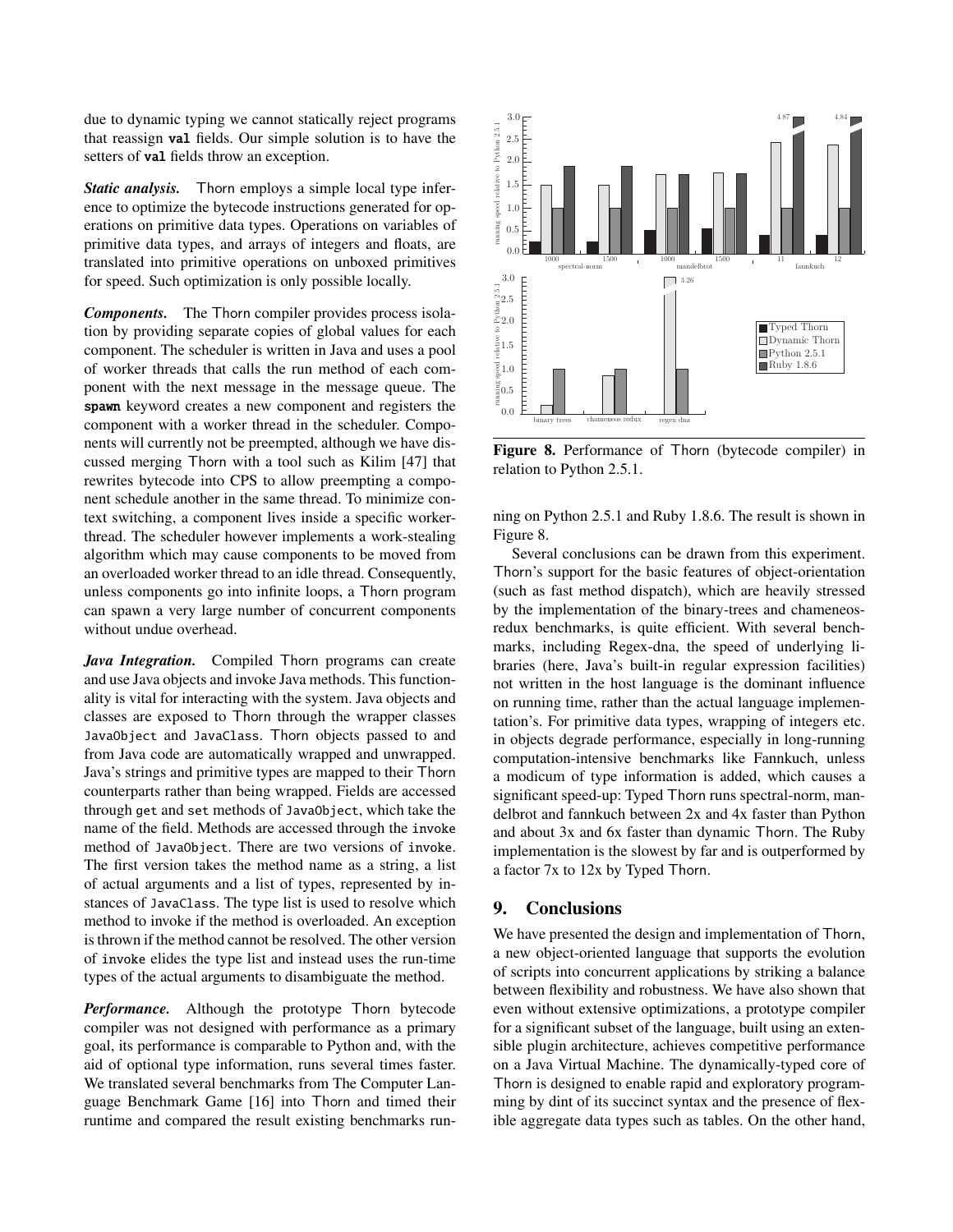classes, an optional type system, and an expressive module system provide the support needed for programming in the large. While Thorn is an imperative language, we encourage side-effect free programming to decrease program fragility by including immutable built-in types and value classes. Further, by isolating components, the Thorn concurrency model avoids problems generally associated with shared memory and lock-based synchronization. Few of Thorn's features are wholly novel in isolation. Our principal contribution is to combine these features in a balanced way to allow programmers to prototype applications using simple scripts, then modularize and annotate these scripts so that they can be composed into reliable applications.

*Acknowledgments.* This work was partially supported by grant N140910754 from the Office of Naval Research (ONR).

### References

- [1] Erlang Reference Manual. http://erlang.org/doc/, 2008. Version 5.6.5.
- [2] The Python Tutorial Modules. http://docs.python. org/3.0/tutorial/modules.html, 2009. Version 3.0.1.
- [3] Eric Allen, David Chase, Joe Hallett, Victor Luchangco, Jan-Willem Maessen, Sukyoung Ryu, Guy L. Steele, Jr., and Sam Tobin-Hochstadt. The Fortress language specification, version 1.0, March 2008.
- [4] Christopher Anderson and Sophia Drossopoulou. Babyj: from object based to class based programming via types. *Electr. Notes Theor. Comput. Sci.*, 82(7), 2003.
- [5] Chris Andreae, James Noble, Shane Markstrum, and Todd Millstein. A framework for implementing pluggable type systems. In *OOPSLA '06: Companion to the 21st ACM SIGPLAN symposium on Object-oriented programming systems, languages, and applications*, October 2006.
- [6] Timothy Andrews and Craig Harris. Combining language and database advances in an object-oriented development environment. In *Proceedings of the ACM Conference on Object-Oriented Programming Systems, Languages, and Applications*, volume 22, pages 430–440, December 1987.
- [7] David F. Bacon. Kava: a Java dialect with a uniform object model for lightweight classes. In *JGI '01: Proceedings of the 2001 joint ACM-ISCOPE conference on Java Grande*, pages 68–77, 2001.
- [8] Kenneth Barclay and John Savage, editors. *Groovy Programming*. Morgan Kaufmann, December 2006.
- [9] Kent Beck and et al. Principles behind the agile manifesto, 2007. http://agilemanifesto.org/principles.html.
- [10] Gilad Bracha. Pluggable type systems. In *OOPSLA'04 Workshop on Revival of Dynamic Languages*, October 2004.
- [11] Gilad Bracha and William R. Cook. Mixin-based Inheritance. In *Proceedings of OOPSLA*, volume 25(10) of *ACM SIG-PLAN Notices*, pages 303–311. ACM Press, October 1990.
- [12] Bradford L. Chamberlain, David Callahan, and Hans P. Zima. Parallel programmability and the Chapel language. *International Journal of High Performance Computing Applications*, 21(3):291–312, August 2007.
- [13] Donald D. Chamberlin and Raymond F. Boyce. Sequel: A structured english query language. In *FIDET '74: Proceedings of the 1974 ACM SIGFIDET (now SIGMOD) workshop on Data description, access and control*, pages 249–264, New York, NY, USA, 1974. ACM.
- [14] Philippe Charles, Christian Grothoff, Vijay Saraswat, Christopher Donawa, Allan Kielstra, Kemal Ebcioglu, Christoph von Praun, and Vivek Sarkar. X10: an object-oriented approach to non-uniform cluster computing. In *OOPSLA '05: Proceedings of the 20th Annual ACM SIGPLAN Conference on Object-Oriented Programming, Systems, Languages, and Applications*, pages 519–538, 2005.
- [15] Clojure. http://clojure.org/.
- [16] The Computer Language Benchmarks Game. http:// shootout.alioth.debian.org/.
- [17] Burak Emir, Martin Odersky, and John Williams. Matching objects with patterns. In *Proceedings of the European Conference on Object-Oriented Programming (ECOOP)*, volume 4609 of *LNCS*, pages 273–298. Springer Verlag, 2007.
- [18] Matthew Flatt and Robert Bruce Findler. PLT Scheme Guide – Modules. http://docs.plt-scheme.org/guide/ modules.html, 2009. Version 4.1.5.1.
- [19] Bryan Ford. Parsing expression grammars: a recognitionbased syntactic foundation. In *Proceedings of the 31st ACM SIGPLAN-SIGACT symposium on Principles of programming languages (POPL '04)*, January 2004.
- [20] Jesse James Garrett. Ajax: A new approach to web applications, February 2005. http://www.adaptivepath.com/ ideas/essays/archives/000385.php.
- [21] Niklaus Haldiman, Marcus Denker, and Oscar Nierstrasz. Practical, pluggable types for a dynamic language. *Computer Languages, Systems & Structures, ESUG 2007 International Conference on Dynamic Languages (ESUG/ICDL 2007)*, 35(1):48–62, April 2009.
- [22] A. Hejlsberg, S. Wiltamuth, and P. Golde. C# language specification. 2003.
- [23] Martin Hirzel, Nathaniel Nystrom, Bard Bloom, and Jan Vitek. Matchete: Paths through the pattern matching jungle. In *Practical Aspects of Declarative Languages (PADL 2008)*, pages 150–166, January 2008.
- [24] Simon P. Jones. *Haskell 98 Language and Libraries: The Revised Report*. Cambridge University Press, May 2003.
- [25] Java powered Ruby implementation. http://jruby. codehaus.org/.
- [26] Introducing JSON. http://www.json.org/.
- [27] The Jython Project. http://www.jython.org/.
- [28] The Kawa language framework. http://www.gnu.org/ software/kawa.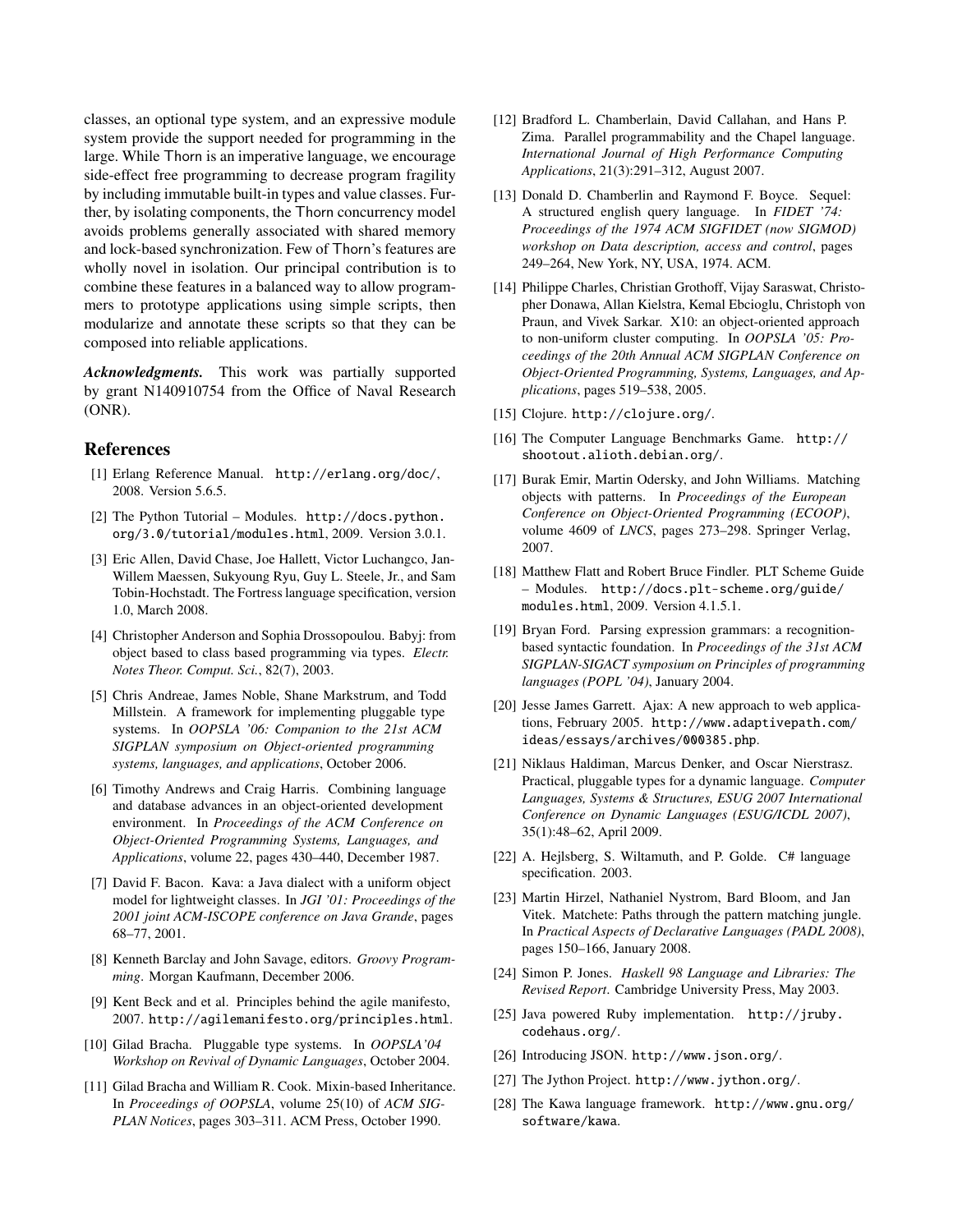- [29] Xavier Leroy, Damien Doligez, Jacques Garrigue, Didier Rmy, and Jrme Vouillon. The objective caml system, release 3.11. Documentation and user's manual, 2004. http://caml.inria.fr/pub/docs/manual-ocaml/.
- [30] Barbara Liskov and John V. Guttag. *Abstraction and Specification in Program Development*. MIT Press/McGraw-Hill, 1986.
- [31] Donna Malayeri and Jonathan Aldrich. CZ: Multiple inheritance without diamonds. In *OOPSLA '09: Proceedings of the 24th annual ACM SIGPLAN conference on Objectoriented programming, systems, languages, and applications*, October 2009.
- [32] Erik Meijer, Brian Beckman, and Gavin Bierman. LINQ: reconciling object, relations and XML in the .NET framework. In *SIGMOD '06: Proceedings of the 2006 ACM SIGMOD international conference on Management of data*, pages 706–706, 2006.
- [33] Robin Milner, Mads Tofte, and Robert Harper. *The Definition of Standard ML*. MIT Press, Cambridge, MA, 1990.
- [34] Nathaniel Nystrom, Michael Clarkson, and Andrew C. Myers. Polyglot: An extensible compiler framework for Java. In Görel Hedin, editor, 12th International Conference on *Compiler Construction (CC 2003)*, number 2622 in Lecture Notes in Computer Science, pages 128–152, Warsaw, Poland, April 2003. Springer-Verlag.
- [35] Nathaniel Nystrom and Vijay Saraswat. An annotation and compiler plugin system for X10. Technical Report RC24198, IBM T.J. Watson Research Center, 2007.
- [36] Nathaniel Nystrom, Vijay Saraswat, Jens Palsberg, and Christian Grothoff. Constrained types for object-oriented languages. In *Proceedings of the 2008 ACM Conference on Object-Oriented Programming Systems, Languages, and Applications (OOPSLA)*, October 2008.
- [37] Martin Odersky, Philippe Altherr, Vincent Cremet, Iulian Dragos Gilles Dubochet, Burak Emir, Sean McDirmid, Stéphane Micheloud, Nikolay Mihaylov, Michel Schinz, Erik Stenman, Lex Spoon, and Matthias Zenger. An overview of the Scala programming language, second edition. Technical report, École Polytechnique Fédérale de Lausanne (EPFL), 2006.
- [38] J. K. Ousterhout. Scripting: Higher-level programming for the 21st century. *Computer, 31(3):23 30*, 1998.
- [39] Lutz Prechelt. An empirical comparison of seven programming languages. *IEEE Computer*, 33(10):23–29, 2000.
- [40] J. H. Reppy and Y. Xiao. Specialization of CML Messagepassing Primitives. In *Proceedings of the 35th ACM SIGPLAN-SIGACT Symposium on Principles of Programming Languages (POPL '07)*, pages 315–326, 2007.
- [41] Vijay Saraswat et al. The X10 language specification. Technical report, IBM T.J. Watson Research Center, 2008.
- [42] N. Schärli, S. Ducasse, O. Nierstrasz, and A. Black. Traits: Composable units of behaviour. In *Proceedings of the 17th European Conference on Object-Oriented Programming (ECOOP 2003)*, volume 2743 of *Lecture Notes in Computer Science*, pages 248–274, 2003.
- [43] J. T. Schwartz, R. B. Dewar, E. Schonberg, and E. Dubinsky. *Programming with sets; an introduction to SETL*. Springer-Verlag, New York, 1986.
- [44] Jeremy Siek and Walid Taha. Gradual typing for objects. In *ECOOP 2007—Object-Oriented Programming*, volume 4609 of *Lecture Notes in Computer Science*, pages 2–27. Springer Berlin / Heidelberg, 2007.
- [45] Jeremy G. Siek. Gradual typing for functional languages. In *In Scheme and Functional Programming Workshop*, pages 81–92, 2006.
- [46] M. Sperber, R.K. Dybvig, M. Flatt, A. Van Straaten, R. Kelsey, W. Clinger, and J. Rees. Revised 6 report on the algorithmic language Scheme, 2007.
- [47] Sriram Srinivasan and Alan Mycroft. Kilim: Isolationtyped actors for java. In *ECOOP 2008—Object-Oriented Programming*, volume 5142/2008 of *LNCS*, pages 104–128. Springer Berlin / Heidelberg, 2008.
- [48] Guy L. Steele and Richard P. Gabriel. The evolution of Lisp. In *HOPL-II: The second ACM SIGPLAN conference on History of programming languages*, pages 231–270, New York, NY, USA, 1993. ACM.
- [49] Rok Strniša. Fixing the Java Module System, in Theory and in Practice. In *Proceedings of FTfJP*, pages 88–99. Radboud University, July 2008.
- [50] Sun. *Core Java J2SE 5.0*. Sun Microsystems Inc., http://java.sun.com/j2se/1.5.0/, 2005.
- [51] Sun Microsystems, Inc. JSR-277: Java™ Module System. http://jcp.org/en/jsr/detail?id=277, October 2006. Early Draft.
- [52] Sun Microsystems, Inc. JSR-294: Improved Modularity Support in the Java<sup>TM</sup> Programming Language. http: //jcp.org/en/jsr/detail?id=294, 2007.
- [53] Don Syme. An upcoming experimental feature: Active patterns in F#, August 2006. http://blogs.msdn.com/ dsyme/archive/2006/08/16/activepatterns.aspx.
- [54] David Thomas and Andrew Hunt. *Programming Ruby: the pragmatic programmer's guide*. The Pragmatic Programmers, LLC., Raleigh, NC, USA, 2 edition, August 2005.
- [55] Sam Tobin-Hochstadt and Matthias Felleisen. Interlanguage migration: from scripts to programs. In *OOPSLA '06: Companion to the 21st ACM SIGPLAN symposium on Objectoriented programming systems, languages, and applications*, pages 964–974, 2006.
- [56] Sam Tobin-Hochstadt and Matthias Felleisen. The design and implementation of typed scheme. In *POPL '08: Proceedings of the 35th annual ACM SIGPLAN-SIGACT symposium on Principles of programming languages*, pages 395–406, 2008.
- [57] Guido van Rossum and Fred L. Drake Jr., editors. *The Python Language Reference Manual (version 2.5)*. Network Theory Ltd, 2006.
- [58] Philip Wadler. Views: a way for pattern matching to cohabit with data abstraction. In *Proceedings of the 14th ACM Symposium on Principles of Programming Languages*, January 1987.